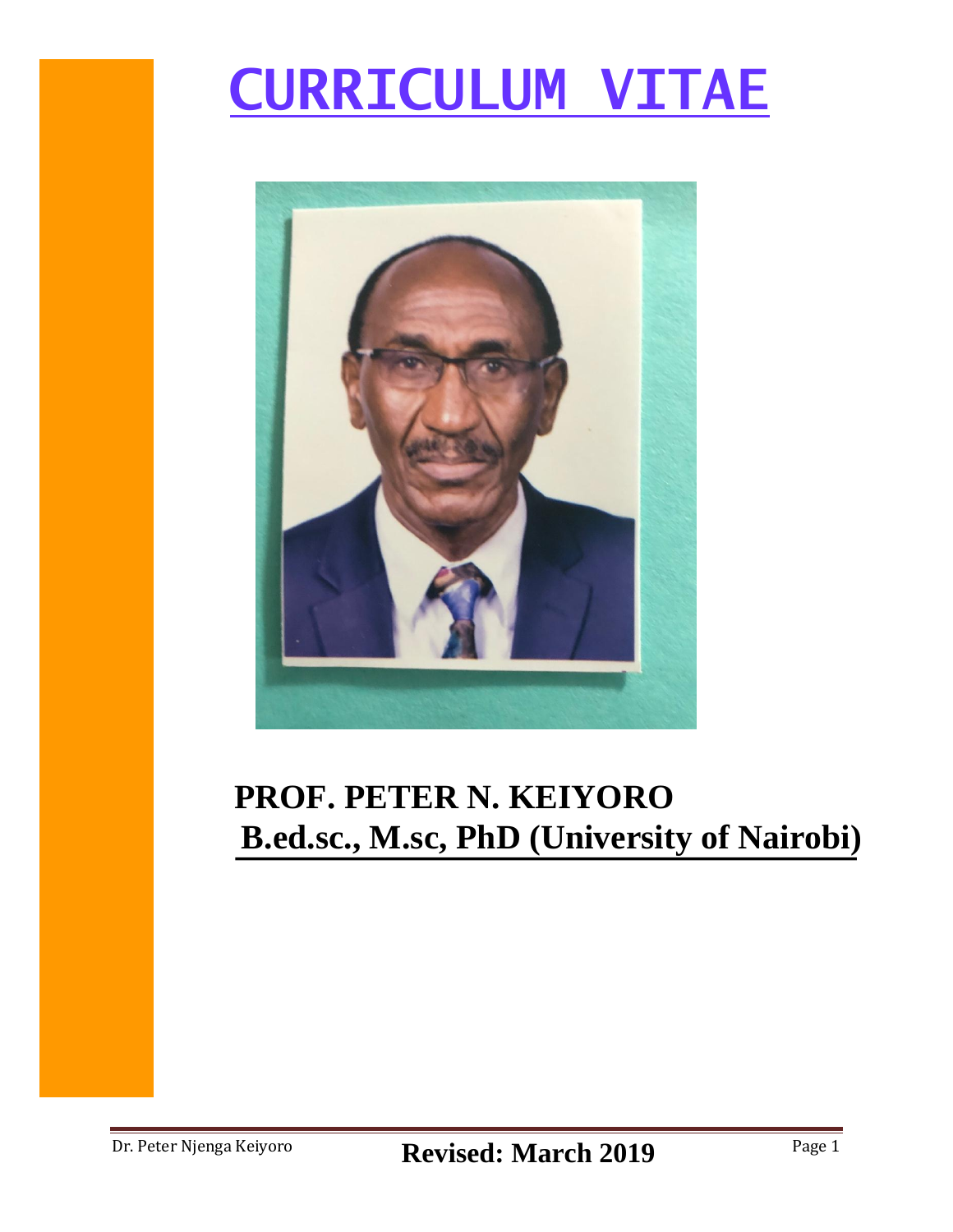#### **Contents**

| 1.           |                                                    |
|--------------|----------------------------------------------------|
| 2.           |                                                    |
| 3.           |                                                    |
| 4.           |                                                    |
| 5.           |                                                    |
| 6.           |                                                    |
| $\mathbf{a}$ |                                                    |
| $b$          |                                                    |
|              |                                                    |
| 7.           |                                                    |
| 8.           |                                                    |
| 9.           |                                                    |
| 10.          |                                                    |
| 11.          |                                                    |
| 12.          |                                                    |
| 13.          | FACILITATION: SHORT COURSES/WORKSHOPS/SEMINARS  18 |
| 14.          |                                                    |
| 15.          |                                                    |
| 16.          |                                                    |
| 17.          |                                                    |
| 18.          |                                                    |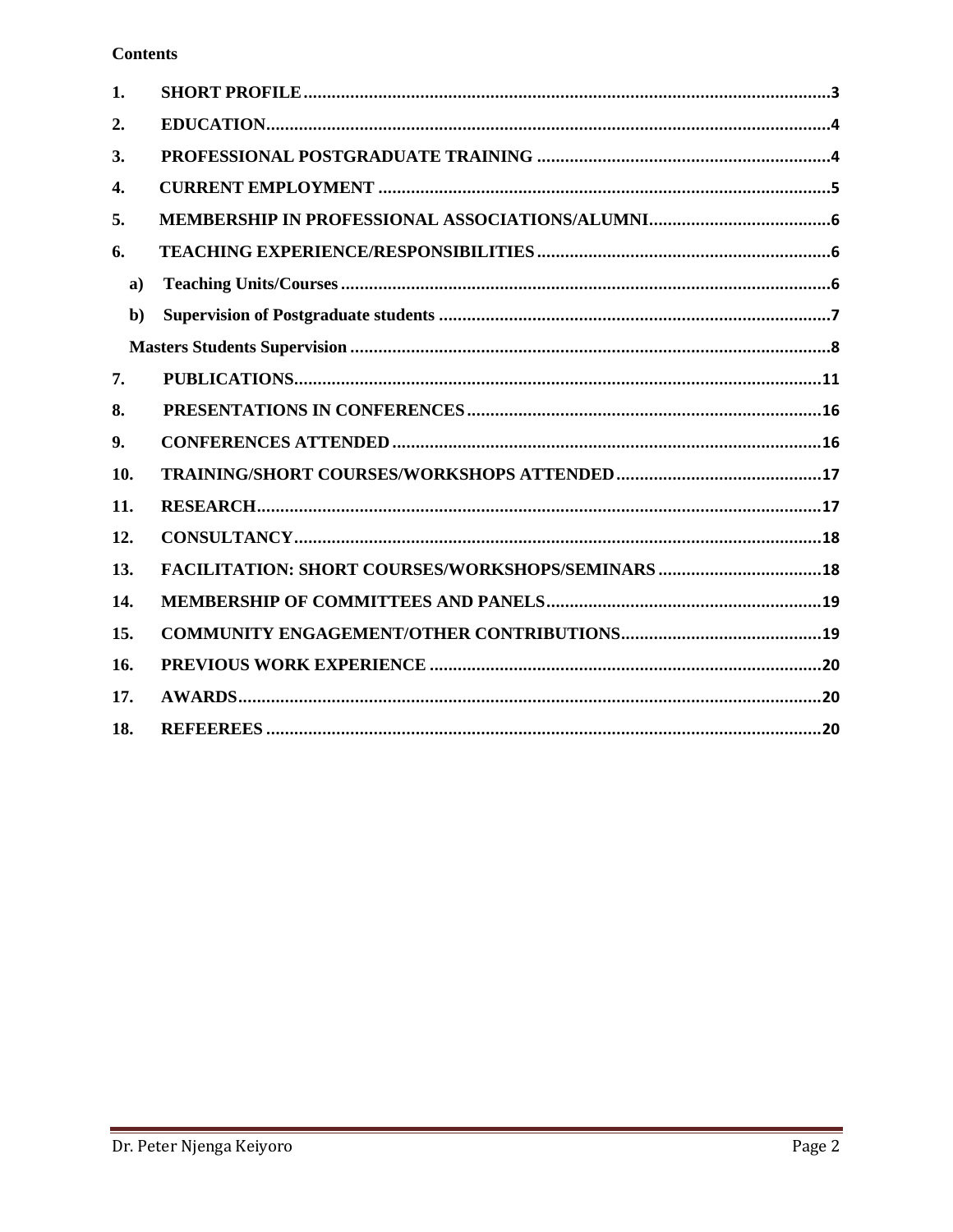University of Nairobi Open, Distance & e-Learning Campus Department of Open Learning Programmes P.O. Box 30197 – 00100 GPO Nairobi Mobile Phone: **0736493903 [pkeiyoro@yahoo.com](mailto:pkeiyoro@yahoo.com) OR [pkeiyoro1952@gmail.com](mailto:pkeiyoro@gmail.com)** Kenyan Citizen

# <span id="page-2-0"></span>**1. SHORT PROFILE**

I am currently a Senior Lecturer and Principal Instructional Designer – Courseware Development and Production at the Open, Distance & E-Learning Campus of the University of Nairobi, Kenya and where I have been coordinating open and distance e-learning programmes in science related disciplines since December 1986. I am currently involved in the development of instructional courseware materials for the blended, Open, Distance and eLearning (ODeL) academic programmes of the University of Nairobi. I hold a Bachelor of Education Science (Botany and Zoology – majors) and Chemistry (minor) – University of Nairobi and a Master of Science in Biology of Conservation (Zoology) and a PhD in Distance Education (UON). I have published several peer reviewed papers in international Journals in my various areas of academic specialization i.e. Biological sciences and Distance Education. I have also supervised several Ph.D. and Masters Students in addition to attending and presenting papers in several local and international conferences both in the area of ODeL and Biological sciences. I have great interest in research in Open, Distance/ eLearning, Biological sciences, Global Burden of diseases (GBD)/ Health sciences and science of Environmental conservation. I was hence recognized as the most cited scholar in 2018 in my college category in the University of Nairobi. I have previously taught Biological sciences in various secondary schools and Teacher training colleges in Kenya for example, Alliance High School, Kagumo Teachers Training College and Kenya Science Teachers College. I have been consultant in ODeL and curriculum development in several international and local institutions such as Kenyatta University, University of Botswana, Open University of Tanzania and Kenya Education Management Institute, College of Health sciences (UON), Murang'a University (ODeL , 2018) and was a curriculum expert/key trainer of Traditional Herbal Medicine practitioners in Kenya in a World Bank Project 2011 to 2013. I have attended and contributed to several international conferences in the area of Global Burden of Diseases more so in impact of neglected tropical diseases, eLearning and Biology of environmental conservation held in USA, Israel, Kenya, Botswana, Tanzania, Zambia, Senegal, Ethiopia, Namibia, Ghana and Rwanda. I have also contributed to the current education reforms in Kenya having been the cochair of *National education reforms task force in 2011/2012,* tasked with aligning education in Kenya with vision 2030 and constitution 2010 whose report is now guiding the current curriculumbased curriculum in the education reforms in Kenya. As a contribution to the society and global community I am also the co-founder of The Green Garden Schools in Kenya which are models of basic educational centres in Kenya. I also initiated and spear headed scientific studies in Burden of Disease caused by Tungiasis (caused by Tunga penetrans / Jigger flea) among school age children in Murang'a county, Kenya (an on-going project). In addition, I am a collaborator in the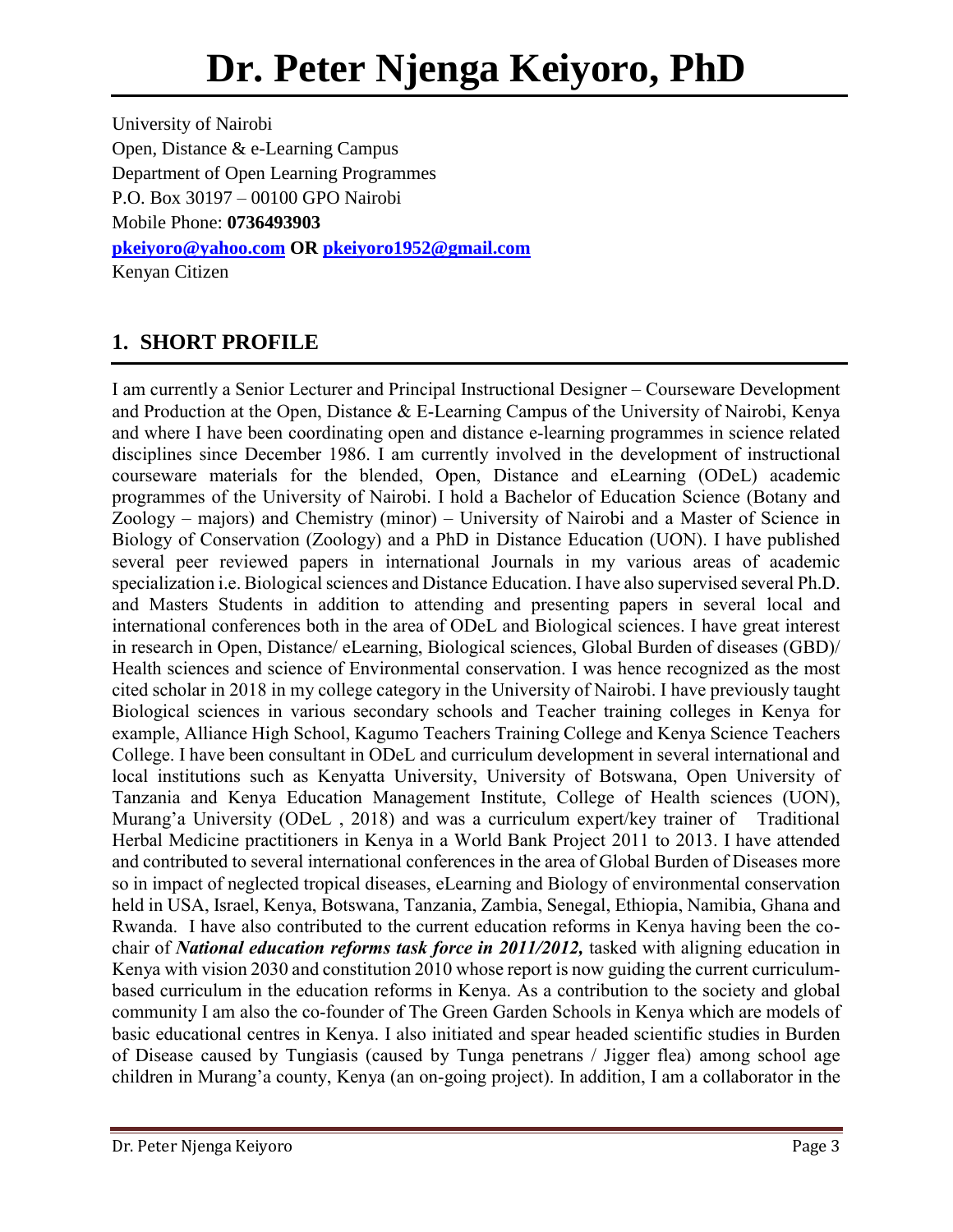Global Burden of diseases study coordinated by the Institute of Health metrics and evaluation of University of Washington, Seattle USA.

# <span id="page-3-0"></span>**2. EDUCATION BACKGROUND**

| $2007 - 2010$      |                | Doctor of Philosophy Degree in Distance Education, School of<br>Continuing and Distance education – University of Nairobi                                                                     |
|--------------------|----------------|-----------------------------------------------------------------------------------------------------------------------------------------------------------------------------------------------|
| Thesis title       | $\blacksquare$ | Factors Influencing use of ICT in teaching science curriculum in<br>secondary schools in Kenya: The case of New Partnership for Africa<br>Development (NEPAD) and Cyber e-school (Published). |
| $1978 - 1985$      |                | Master of Science in Zoology, Biology of Environmental                                                                                                                                        |
|                    |                | Conservation – University of Nairobi                                                                                                                                                          |
| Dissertation title | $\blacksquare$ | Effect of fire on the grazing resources in Nairobi National Park,                                                                                                                             |
|                    |                | Kenya                                                                                                                                                                                         |
| $1974 - 1977$      |                | Bachelor of Education Science (Upper second class Honours) –                                                                                                                                  |
|                    |                | University of Nairobi (Majored in Zoology, Botany and Minor in                                                                                                                                |
|                    |                | Chemistry)                                                                                                                                                                                    |
| $1972 - 1973$      |                | Kenya Advanced Certificate of Education, Nyeri High School –                                                                                                                                  |
|                    |                | Biology, Chemistry, Geography and General paper [Advanced level] 2<br>principals: 2 subsidiary passes.                                                                                        |
| $1968 - 1971$      | Ξ.             | Komothai High School, Kiambu (KCE, Second Division, 16 points).                                                                                                                               |
| $1960 - 1967$      |                | C.P.E., Mitahato Primary School (Kiambu)                                                                                                                                                      |
|                    |                |                                                                                                                                                                                               |

# <span id="page-3-1"></span>**3. PROFESSIONAL POSTGRADUATE TRAINING**

| <b>March 2019</b>    | Training on the institution's complaints handling system, citizen service            |
|----------------------|--------------------------------------------------------------------------------------|
|                      | delivery charter and access to information.                                          |
| November 2018        | Training in supervision of PhD students. Organized by the Graduate<br>$\blacksquare$ |
|                      | school University of Nairobi.                                                        |
| November 2017        | Training course on - Principles of open distance and E-Learning.                     |
|                      | Organized by ODeL Campus.                                                            |
| September 2017       | Advanced Training In Health metrics and Evaluation in Global Burden                  |
|                      | of Diseases, in a Training Work shop , $24th - 27th$ September 2017,                 |
|                      | Organized by and held at Institute of Health Metrics and Evaluation                  |
|                      | , University of Washington, Seattle USA.                                             |
| <b>May 2015</b>      | Training In Health metrics and Evaluation in Global Burden of Diseases,              |
|                      | in a two weeks Training Work shop, $10^{th} - 22^{nd}$ May 2015, Organized           |
|                      | by Institute of Health Metrics and Evaluation , University of Washington             |
|                      | USA, , Held in Eritrea, Greece.                                                      |
| <b>July 2010</b>     | Africa Virtual University and Centre for e-learning (CEES) training in               |
|                      | Moodle learning management system course: Application of learning                    |
|                      | management in the delivery of online content to learners. Kenya                      |
| <b>February 2010</b> | Peace and reconciliation studies and curriculum development workshop                 |
|                      | II, 23 <sup>rd</sup> -28 <sup>th</sup> February 2010, Makerere, Kampala, Uganda.     |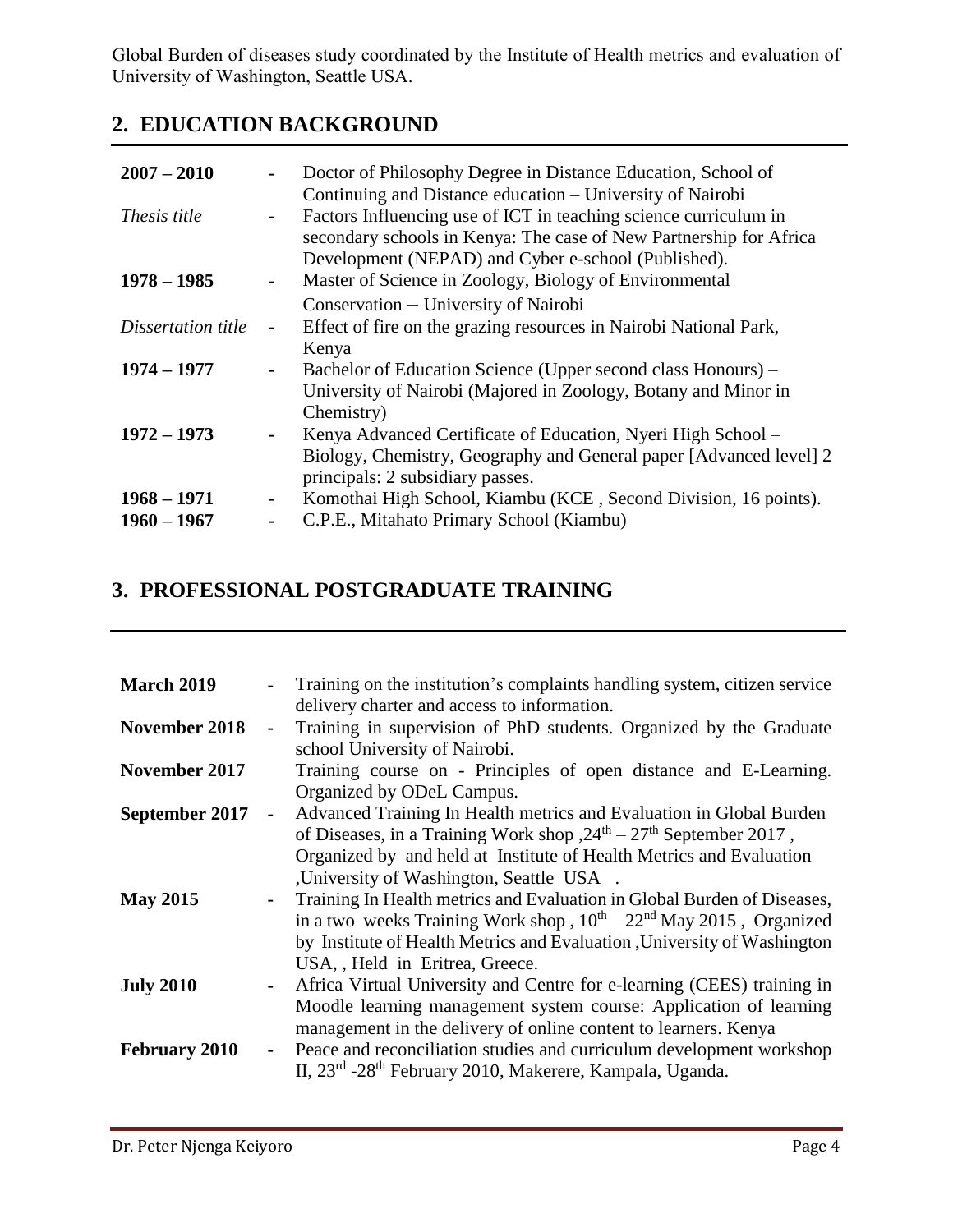| <b>June 2003</b> | - Training of Trainers workshop on content development for e-learning              |
|------------------|------------------------------------------------------------------------------------|
|                  | organized by the VLIR-ODL project, $2nd - 7th$ June 2003, Machakos                 |
|                  | town. Kenya.                                                                       |
| July/August      | - $2nd$ July – 13 <sup>th</sup> August 1990, Training in outdoor teacher Education |
| 1990             | course at Northern Illinois University. Teaching Science using Outdoor             |
|                  | Resources. An Environmental Studies programme at North Illinois                    |
|                  | University. USA. Funded by UNEP.                                                   |

#### <span id="page-4-0"></span>**4. CURRENT EMPLOYMENT**

#### **Academic positions**

| Since 1986 to           | - Lecturer and Senior Lecturer in Distance learning (Sciences) and                                                  |
|-------------------------|---------------------------------------------------------------------------------------------------------------------|
| 2017                    | Science teacher training Programmes in the SCDE/CEES and now                                                        |
|                         | ODeL Campus. Specialized in ICT integration/inclusion in teaching                                                   |
|                         | and learning science curriculum in the School of Open and Distance                                                  |
|                         | Learning, ODeL campus University of Nairobi.                                                                        |
| January 1986<br>to 2013 | - Lecturer, School of Continuing & Distance Education, Department of<br>Educational Studies – University of Nairobi |

#### **Administrative Positions**

| January 2018<br>to present    | $\sim$     | Principal Instructional Designer, Courseware Development &<br>Production (Dean Equivalent) – University of Nairobi |
|-------------------------------|------------|--------------------------------------------------------------------------------------------------------------------|
| March 2017 to<br>January 2018 | $\sim$     | Instructional Designer, Courseware Development & Production                                                        |
| February 1995<br>to Dec 1997  | $\sim$ $-$ | Academic Dean, School of Continuing and Distance Education,<br>University of Nairobi                               |

#### **Administrative Duties and Responsibilities as Dean and Principal instructional designer , courseware development and production**

**(a)**

- Provide administrative management and leadership for academic departments of the School in a manner consistent with established University policies and procedures. Specifically:
- Act as the academic leader of the school's curriculum including evaluating relevancy and viability of curriculum in collaboration with academic departments and appropriate offices.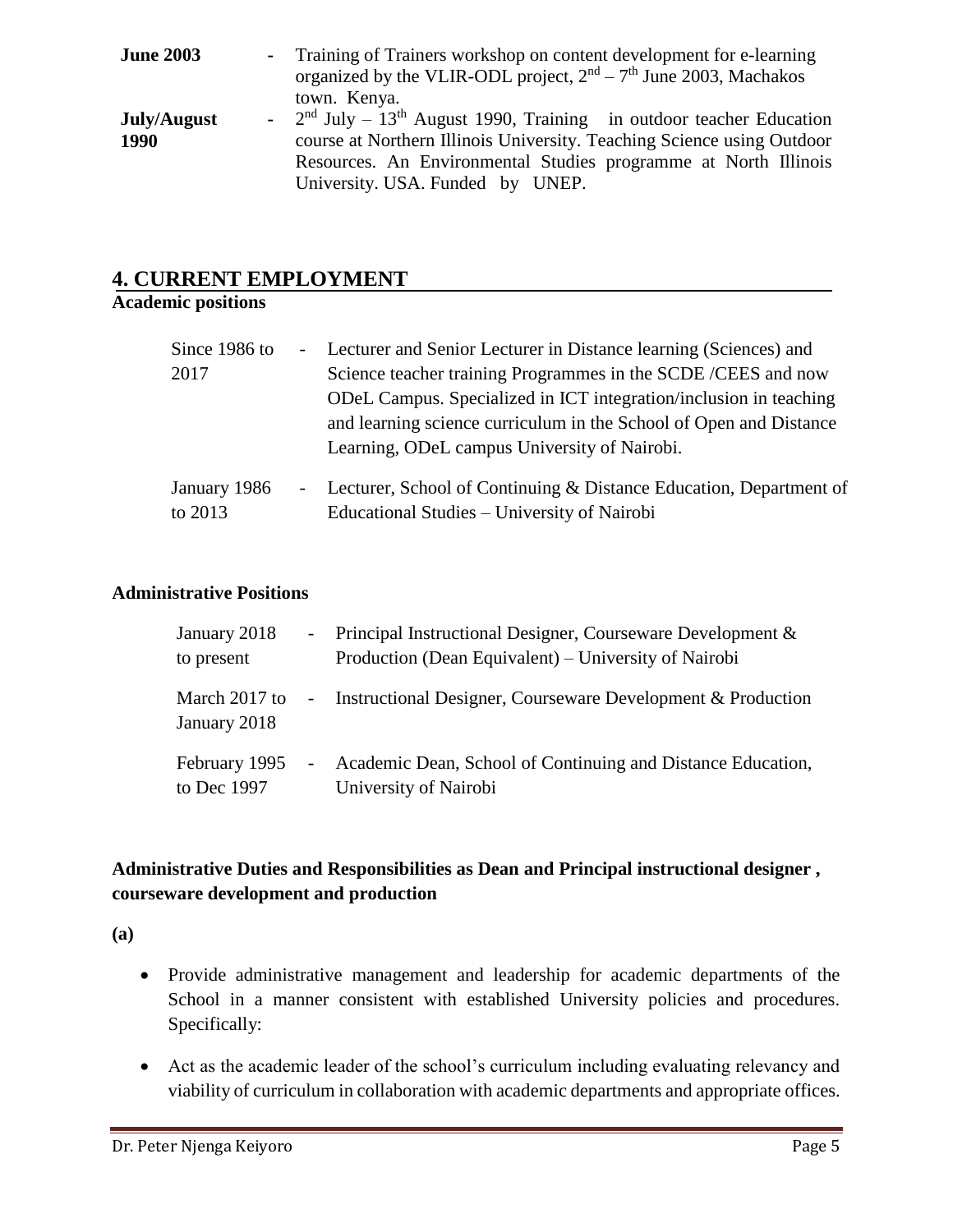- Nurture positive relations and teamwork among all staff by encouraging practices that foster and maintain a good environment for teaching and learning.
- Proactively pursue entrepreneurial activities which benefit the Departments, the School and the University by developing and implementing marketing plans, promotions and advertising programmes to increase student enrollment and revenue.
- Work with the departments to cascade and implement the University strategic plans and policies such as ISO standards, performance contracts and staff performance appraisal
- Supervise all examination activities in the School including invigilation, internal and external moderation, marking, retrieval and processing of final results and graduation
- Provide academic guidance to students; develop mentorship programmes and develop, in collaboration with Heads of Academic Departments, student support systems

**(b)**

- Administrative Responsibilities as Principal Instructional Designer, Courseware Development & Production
- Develop courseware and facilitate development of courseware and production for Open, Distance and e-Learning programs in the university. More specifically to:
	- (i) Create awareness and sensitize the University teaching staff on self-instructional courseware development through training workshops and seminars.
	- (ii) Develop skills in e-content development among teaching staff
	- (iii) Supervise the process of conversion and uploading of digital content and packaging into audiovisual materials such as CD-ROMs, VCDs and DVDs, flash discs etc

# <span id="page-5-0"></span>**5. MEMBERSHIP IN PROFESSIONAL ASSOCIATIONS/ALUMNI**

- (i) Member of the International Society for Neglected Tropical Diseases, London; since May 12, 2017.
- (ii) Global Burden of Disease Collaborator/researcher (Since 2015) in Data collection and analysis for Global Burden of diseases quantification through University of Washington USA, IHME. Since 2015
- (iii) Member of London, Institute of Biology; Graduate Member appointed since 1978

## <span id="page-5-1"></span>**6. TEACHING EXPERIENCE/RESPONSIBILITIES AT UNIVERSITY LEVEL**

From 1986 – 2019: Thirty-Three years (33)

#### <span id="page-5-2"></span>**a) Teaching Units/Courses**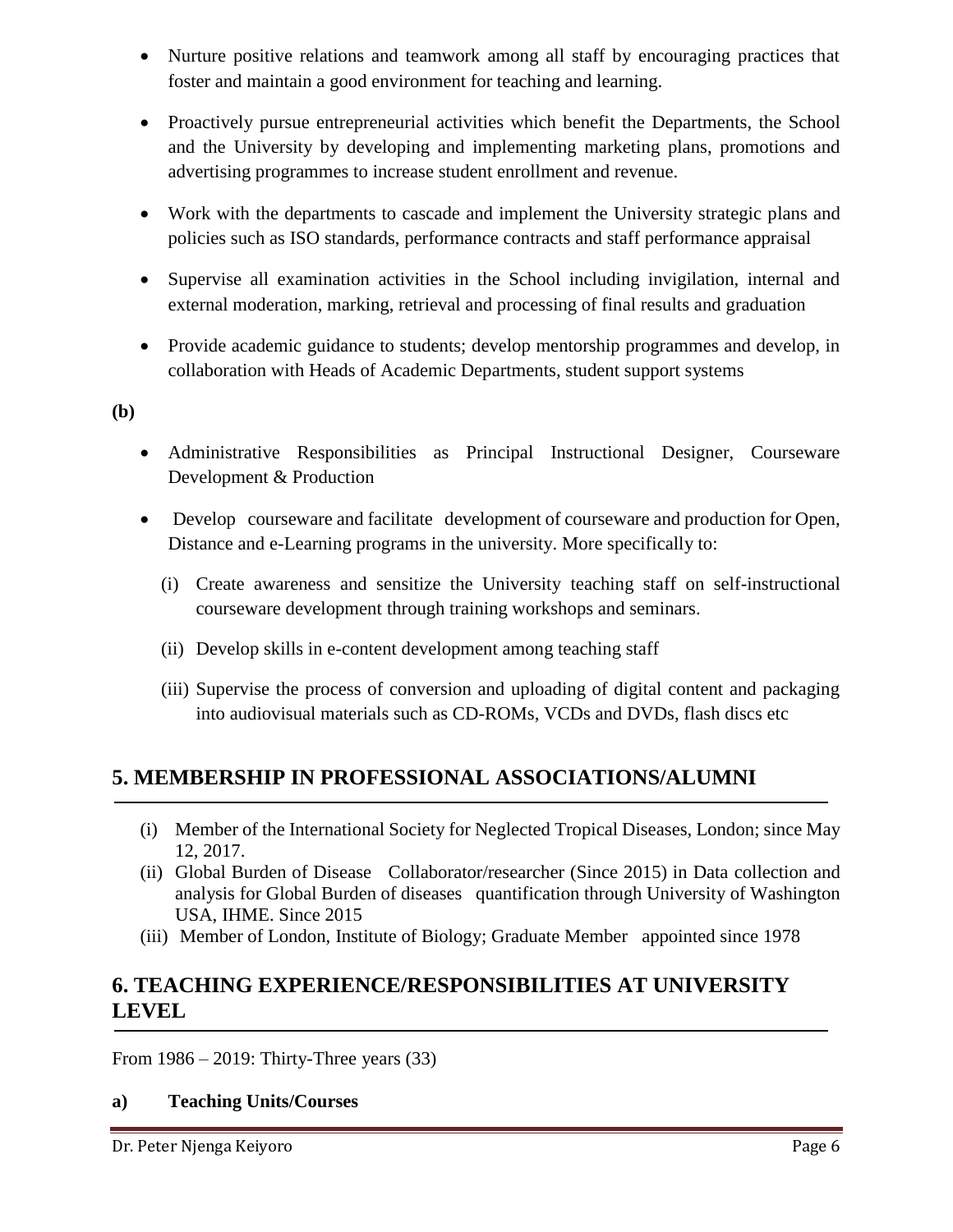| S/NO- | <b>Course Code</b> | Course title                                                |
|-------|--------------------|-------------------------------------------------------------|
|       | 1. <b>LPE 611</b>  | <b>Environmental Conflict Management and Peace Building</b> |
|       | 2. LDS 651         | <b>Fundamentals of Distance Education</b>                   |
|       | 3. LDS 661         | Assessment in Distance Education                            |

# <span id="page-6-0"></span>**b) Supervision of Postgraduate students**

# **PhD Supervision University of Nairobi**

| S/NO                      | NAME/REG.<br>N <sub>O</sub>                        | Programme/co-<br>supervisor                          | <b>Title</b>                                                                                                                                                              | <b>Year of</b><br>graduation                               |
|---------------------------|----------------------------------------------------|------------------------------------------------------|---------------------------------------------------------------------------------------------------------------------------------------------------------------------------|------------------------------------------------------------|
|                           |                                                    |                                                      |                                                                                                                                                                           |                                                            |
| $\overline{\mathbf{i}}$ . | James Konya<br>Akwara<br>L83/97633/2015            | PhD in Project<br>Planning and<br>management         | Influence of project scope<br>and stakeholder's<br>involvement on execution<br>of fiber optic infrastructure<br>in Nairobi county, Kenya                                  | Past School<br>board level Oct<br>2018. Collecting<br>Data |
| ii.                       | Benson Irungu<br>Muya<br>L83/977887/2015           | PhD in Project<br>Planning and<br>management         | Stakeholder participation<br>process, leadership styles<br>and performance if<br>beekeeping projects: A<br>case of women beekeeping<br>groups in Kajiado County,<br>Kenya | December 2018                                              |
| $\overline{\text{iii}}$ . | Ndagi James<br>Mugo<br>L83/80466/11                | PhD in Project<br>Planning and<br>management         | Factors influencing<br>effective monitoring and<br>evaluation of agriculture<br>projects in Nyeri south<br>districts                                                      | December 2017                                              |
| iv.                       | Augustine<br>Mwangi<br>L83/80466/11                | <b>PhD</b> in Distance<br>education                  | Learner characteristics,<br>behavior, technology use<br>and adoption of mobile<br>learning among the<br>community health trainees;<br>AMREF health, Kenya.                | September 2017                                             |
| V.                        | Atieno Joyce<br>Otieno<br>L80/91881/2013           | PhD in Distance<br>Education                         | Influence of learner<br>characteristics on delivery<br>of distance learning.                                                                                              | August 2016                                                |
| vi.                       | Ngunjiri<br>Josephine<br>Wanjiku<br>W80/92621/2013 | PhD in Tropical<br>and Infectious<br><b>Diseases</b> | Analysis of burden of<br>diseases caused by<br>Tungiasis infection among<br>school age children, using                                                                    | December, 2015                                             |

Dr. Peter Njenga Keiyoro Page 7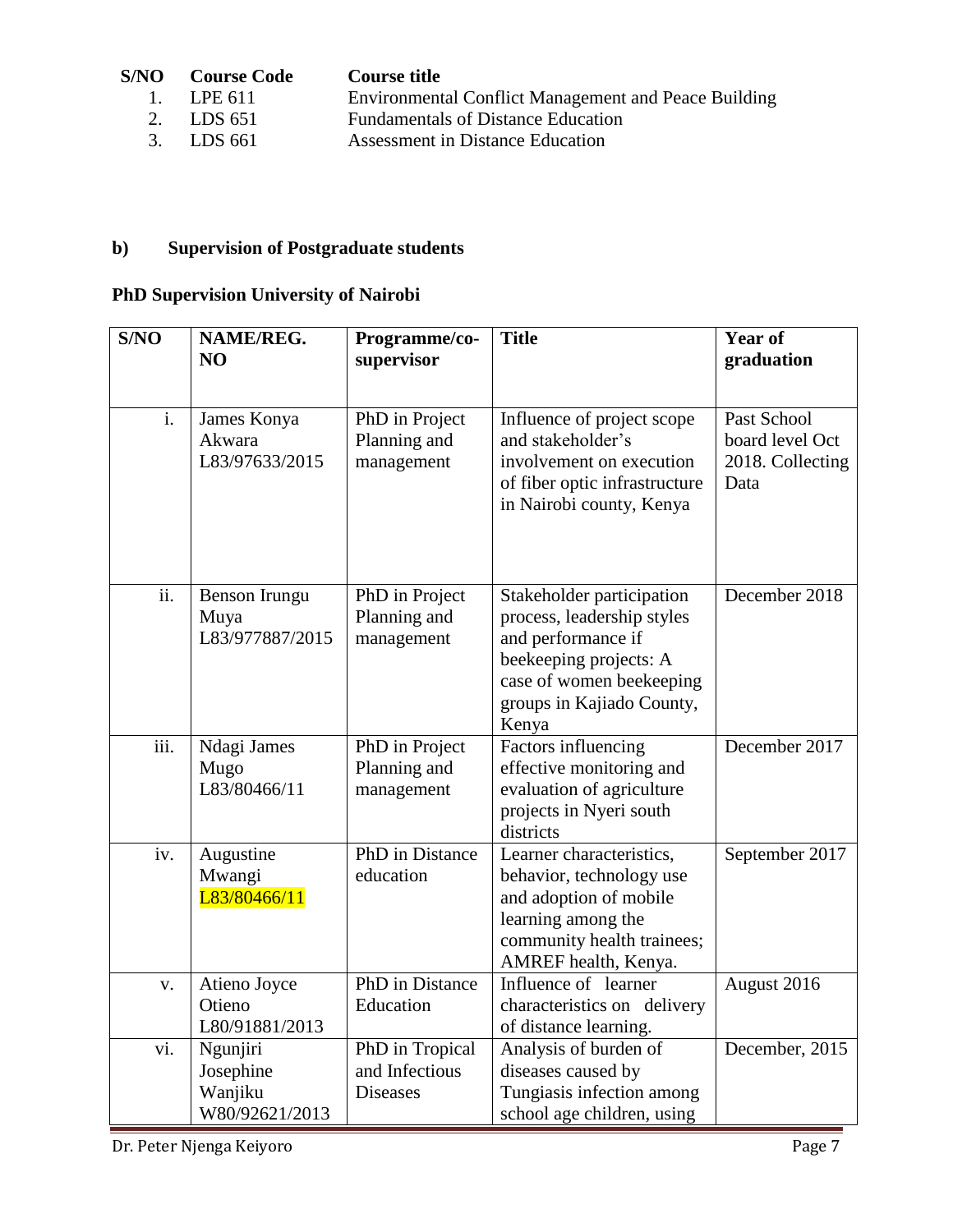|      |                |                 | disability adjusted life<br>year's metrics in Kenya. |             |
|------|----------------|-----------------|------------------------------------------------------|-------------|
| vii. | John R. Chandi | PHD in Distance | Relationship between study                           | August 2014 |
|      | L80/533/08     | Education       | habits and academic                                  |             |
|      |                |                 | performance among                                    |             |
|      |                |                 | learners in distance                                 |             |
|      |                |                 | learning programme in                                |             |
|      |                |                 | Kenya                                                |             |

# <span id="page-7-0"></span>**Masters Students Supervision University of Nairobi**

| S/NO             | NAME/REG.            | Programme/c  | <b>Title</b>                        | <b>Year of</b> |
|------------------|----------------------|--------------|-------------------------------------|----------------|
|                  | N <sub>O</sub>       | o-supervisor |                                     | graduation     |
| 1.               | Rehema Ibrahim       | MA, Project  | Influence of services provided by   | September 2018 |
|                  | L50/6555/2017        | Planning $&$ | community health workers on         |                |
|                  |                      | Management   | implementation process of child     |                |
|                  |                      |              | health care programmes in           |                |
|                  |                      |              | Kenya: A case of Mbeere south,      |                |
|                  |                      |              | Embu County.                        |                |
| 2.               | John Arithi          | MA, Project  | Factors influencing conflict on     | September 2017 |
|                  | Muriira              | Planning $&$ | water use, case of Tigania east     |                |
|                  | L50/76533/2014       | Management   | sub county, Meru Kenya.             |                |
|                  | <b>Munene Martin</b> | MA, Project  | Factors influencing                 | September 2017 |
|                  | Zakayo               | Planning $&$ | implementation of water projects    |                |
|                  | L50/77024/2015       | Management   | under devolved system of            |                |
|                  |                      |              | government in Kenya; A case of      |                |
|                  |                      |              | Meru County                         |                |
| 3.               | Zaberio Gitonga      | MA, Project  | Factors influencing the             | September 2017 |
|                  | L50/84586/2016       | Planning $&$ | implementation of Health care       |                |
|                  |                      | Management   | projects in Devolved system of      |                |
|                  |                      |              | Government in Kenya; The case       |                |
|                  |                      |              | of provision of Health services in  |                |
|                  |                      |              | Meru County                         |                |
| $\overline{4}$ . | Ayub Kobia           | MA, Project  | Influence of devolution of          | September 2017 |
|                  | Miriti               | Planning $&$ | government services on provision    |                |
|                  | L50/83601/2015       | Management   | of healthcare; a case of level five |                |
|                  |                      |              | hospital in Meru County, Kenya      |                |
| 5.               | Abraham Kabui        | MA, Project  | Influence of health information     | September 2016 |
|                  | Kanuthia             | Planning &   | systems on medical diagnosis of     |                |
|                  | L50/73319/2014       | Management   | malaria for effective treatment; a  |                |
|                  |                      |              | case of hospitals on Meru Town,     |                |
|                  |                      |              | Kenya                               |                |
| 6.               | Sadia Mohamud        | MA, Project  | Factors influencing the             | November 2017  |
|                  | Adan                 | Planning $&$ | implementation of income            |                |
|                  | L50/85503/2016       | Management   | generating projects in public       |                |
|                  |                      |              | secondary schools in Isiolo north   |                |
|                  |                      |              | sub county, Kenya                   |                |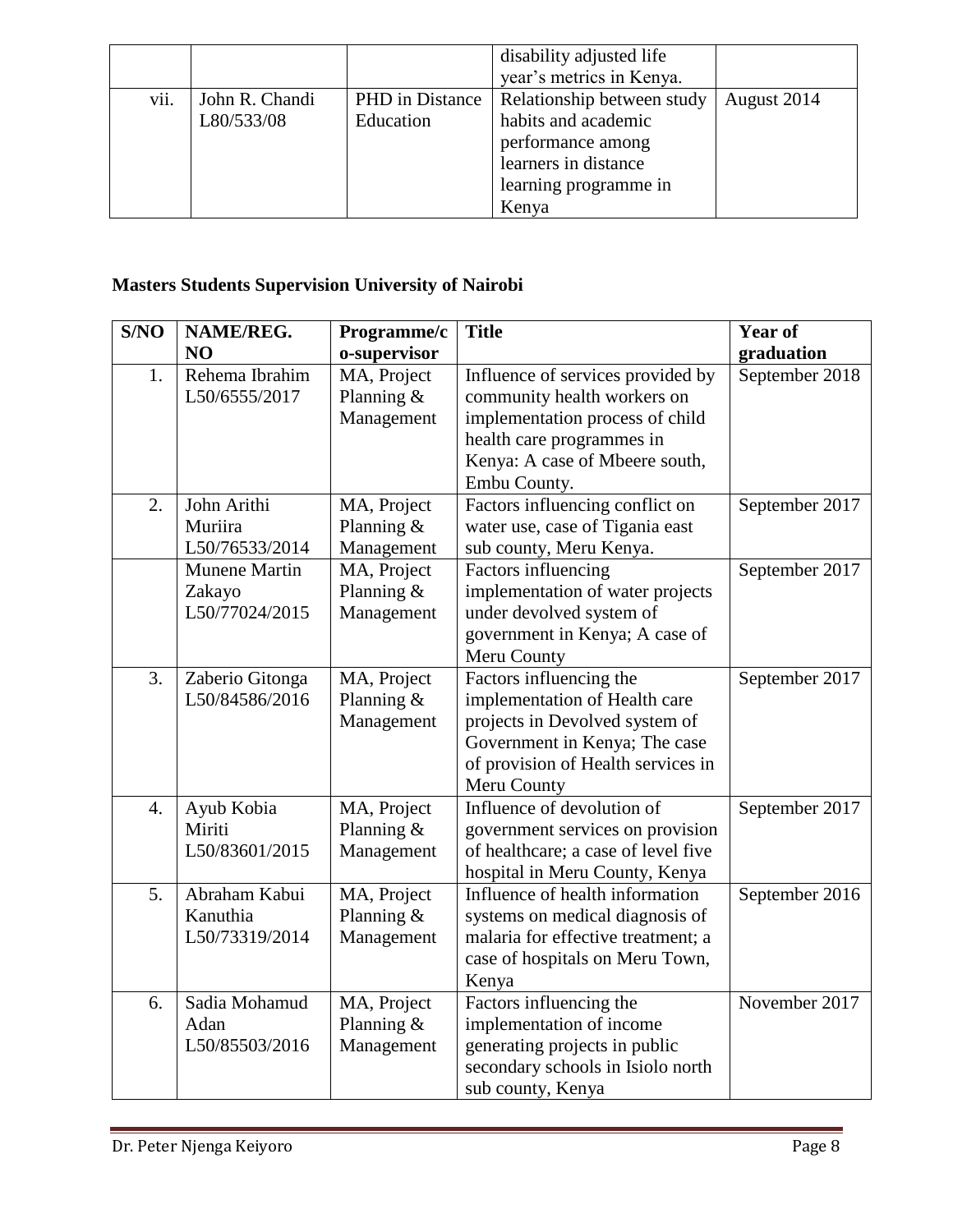| 7.  | Nyachwaya J.<br>Mongina<br>L45/61407/2010       | MA, Distance<br>Education                 | Factors influencing progression<br>of adult learners in distance<br>learning programmes in public<br>universities; a case of Nyamira<br>county, Kenya.                                                 | September 2016 |
|-----|-------------------------------------------------|-------------------------------------------|--------------------------------------------------------------------------------------------------------------------------------------------------------------------------------------------------------|----------------|
| 8.  | Zakayo Gikundi<br>L50/78204/2009                | MA, Project<br>Planning $&$<br>Management | Factors influencing integration of<br>information and communication<br>technology in learning and<br>teaching in public secondary<br>schools; a case of Tigania west<br>sub county, Meru county, Kenya | September 2016 |
| 9.  | Ireri Benson<br>Murithi<br>L50/71708/2014       | MA, Project<br>Planning $&$<br>Management | Influence of the adoption of<br>human resource information<br>systems on savings and credit<br>companies; the case of Nawiri<br>sacco society limited, Embu<br>county, Kenya                           | September 2015 |
| 10. | Caroline Mueni<br>Jonathan<br>L51/72414/2014    | MA, Peace<br>Education                    | Influence of conflict management<br>stratetegies on promotion of<br>peace and security in secondary<br>schools; a case of Makueni<br>county, Kenya                                                     | September 2015 |
| 11. | Magare Tabitha<br>Kwamboka<br>L50/60528/2013    | MA, Project<br>Planning &<br>Management   | Influence of school leadership<br>integration of information<br>communication technology in<br>teaching and learning in public<br>secondary schools; a case of<br>Buuri subcounty, Meru Kenya          | September 2015 |
| 12. | Kamau Grace<br>Wangui                           | M, Peace<br>Education                     | Factors influencing teacher's<br>capacity building in peace<br>initiatives in secondary schools; a<br>case of Mathare subcounty,<br>Nairobi, Kenya                                                     | September 2015 |
| 13. | Julia Wanjiku<br>Njoroge<br>L51/66890/2013      | MA, Peace<br>Education                    | Influence of civic education on<br>election related conflicts; a case<br>of kiandutu village, Thika<br>subcounty, Kiambu County,<br>Kenya.                                                             | September 2015 |
|     | 14. Benson Irungu<br>Muya<br>L50/82206/2012     | MA, Project<br>Planning $&$<br>Management | Determinants of adoption of<br>modern technologies in<br>beekeeping projects; the case of<br>women groups in Kajiado County<br>, Kenya                                                                 | September 2014 |
| 15. | Benjamin Kahura<br>Njenga<br>L50/70941/2011     | MA, Project<br>Planning $&$<br>Management | Factors influencing effective and<br>efficient delivery of road<br>construction projects in Kenya; a<br>case of Nairobi County                                                                         | September 2014 |
| 16. | <b>Muhammed Daud</b><br>Ahmed<br>L51/75554/2012 | MA, Peace<br>Education                    | Factors influencing peaceful co-<br>existence among the pastoral                                                                                                                                       | September 2014 |

Dr. Peter Njenga Keiyoro Page 9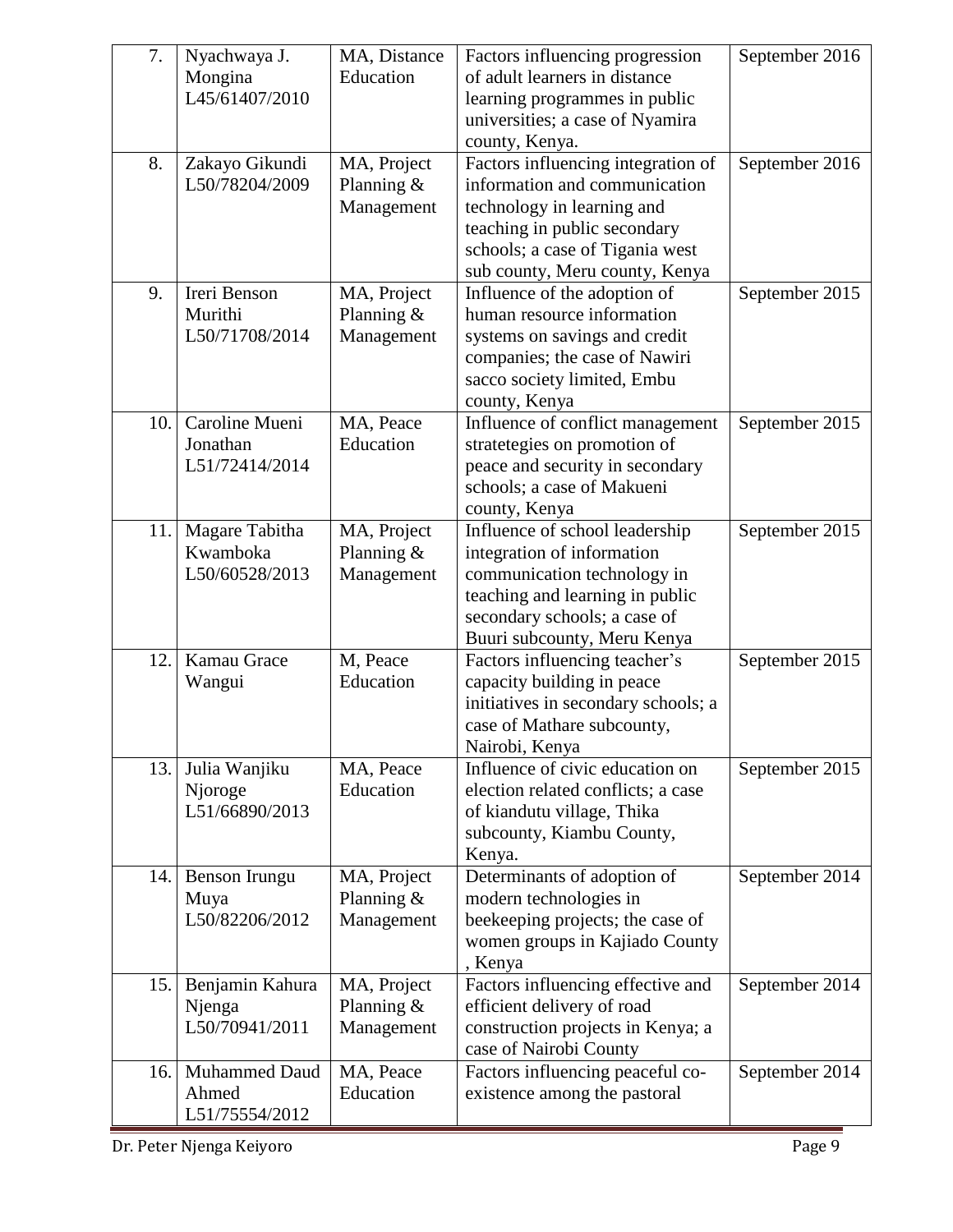|     |                         |               | communities in Wajir west                                     |                |
|-----|-------------------------|---------------|---------------------------------------------------------------|----------------|
|     |                         |               | subcounty, Kenya                                              |                |
| 17. | Duncan                  | MA, Project   | Factors influencing conflict                                  | September 2014 |
|     | Lenairosh               | Planning $&$  | resolution in Kenya; a case of                                |                |
|     | L50/60936/2013          | Management    | Baragoi Sub-County of Samburu                                 |                |
|     |                         |               | County                                                        |                |
| 18. | Raphael Shitakha        | MA, Peace     | Factors influencing peace                                     | December 2014  |
|     | Mwani<br>L51/75122/2012 | Education     | building initiatives in secondary                             |                |
|     |                         |               | schools, the case of Nairobi                                  |                |
| 19. | <b>Christine Owuor</b>  | MA, Project   | county, Kenya<br>Factors influencing membership               | September 2012 |
|     | Nyagengo                | Planning $&$  | retention in savings and credit                               |                |
|     | L50/64367/2010          | Management    | cooperative societies. Case study                             |                |
|     |                         |               | of Bananga credit and saving                                  |                |
|     |                         |               | cooperative society                                           |                |
| 20. | Juma Masoud             | MA, Project   | Factors influencing community                                 | December 2012  |
|     | Aziz                    | Planning $&$  | participation in constituency                                 |                |
|     | L50/78461/2009          | Management    | development fund projects in                                  |                |
|     |                         |               | Langata constituency , Nairobi,                               |                |
|     |                         |               | Kenya                                                         |                |
| 21. | Matoke                  | MA, Project   | Factors influencing the utilization                           | December 2012  |
|     | <b>Alexander Ogeto</b>  | Planning $&$  | of cervical cancer screening in                               |                |
|     |                         | Management    | Gesina division , Nyamira County                              |                |
|     |                         |               | , Kenya                                                       |                |
| 22. | Mutinda Patrick         | MA, Project   | challenges faced by organizations                             | December, 2012 |
|     | Benido                  | Planning $&$  | seeking ISO 9001certification:A                               |                |
|     | L50/64290/2010          | Management    | case of Kenya Medical Research<br>Institute                   |                |
| 23. | Toroitich               | MA, Project   | Factors influencing the                                       | December, 2012 |
|     | Jeremiah                | Planning $&$  | effectiveness of performance                                  |                |
|     | L50/64214/2010          | Management    | appraisal system in National Bank                             |                |
|     |                         |               | of Kenya. The case of National                                |                |
|     |                         |               | Bank head office Nairobi                                      |                |
| 24. | Josephine               | M.Sc, in      | Soil factors influencing the                                  | September 2011 |
|     | Wanjiku Ngunjiri        | Applied       | prevalence of Tunga penetrans                                 |                |
|     | L/50/72739/2008         | Parasitology  | (jigger flea) in Gaichanjiru                                  |                |
|     |                         |               | location of Muranga County,                                   |                |
|     |                         |               | Kenya                                                         |                |
| 25. | Muraguri John           | MA, Project   | Factors influencing degree                                    | December 2011  |
|     | L50/78404/2009          | Planning $&$  | choices among female                                          |                |
|     |                         | Management    | undergraduate students a                                      |                |
|     |                         |               | University of Nairobi. The case of                            |                |
|     |                         |               | 2010/2011 cohort                                              |                |
| 26. | Mutuku                  | MA, Project   | Factors influencing teachers take                             | September 2010 |
|     | Catherine               | Planning $\&$ | up of life assurance policy in                                |                |
|     | L50/72696/2008          | Management    | Kenya. Case study of secondary<br>school teachers in Machakos |                |
|     |                         |               |                                                               |                |
|     |                         |               | municipality                                                  |                |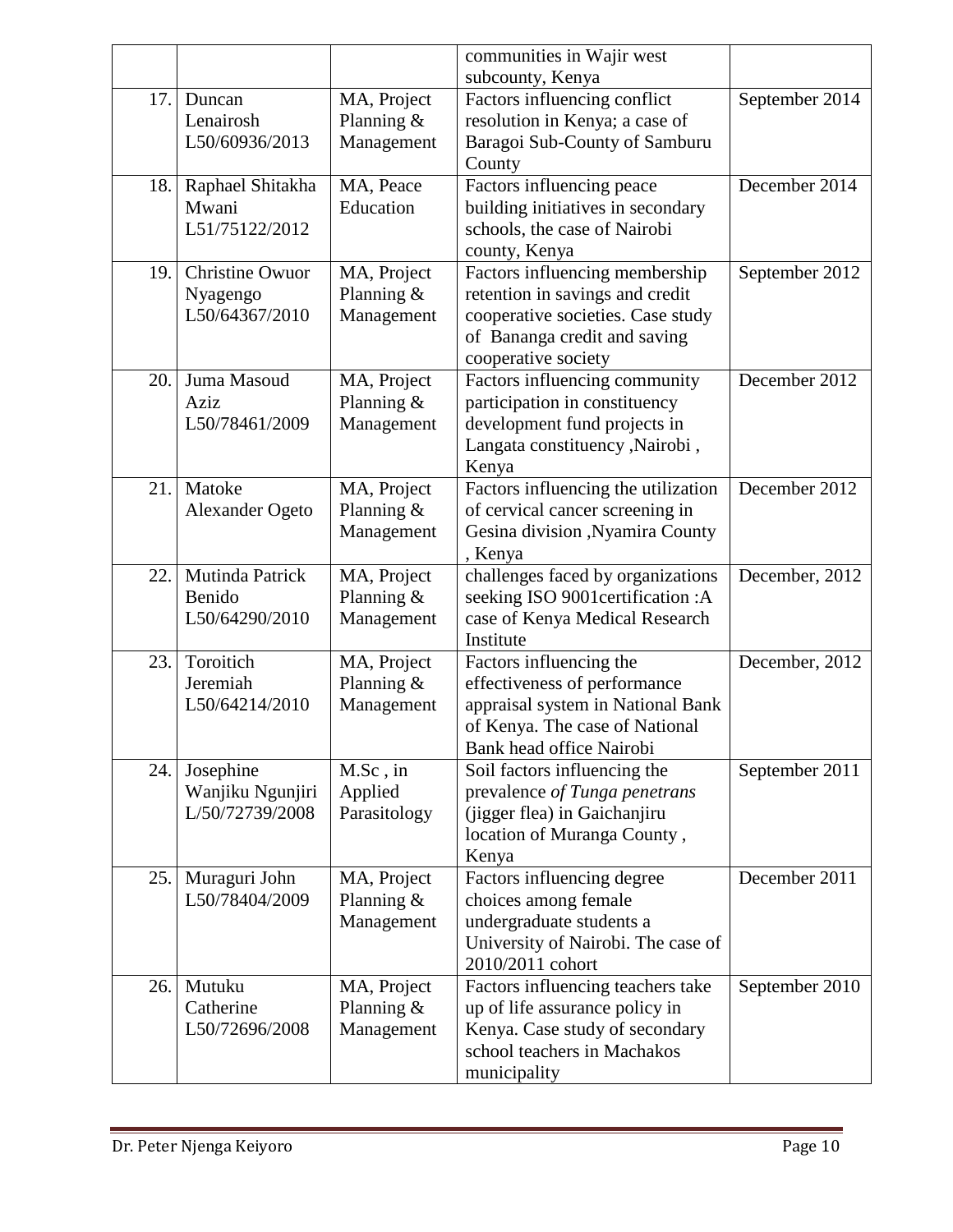| 27. Mbogori    | MA, Project   | Factors affecting the            | September 2010 |
|----------------|---------------|----------------------------------|----------------|
| Nangithia      | Planning $\&$ | implementation of enterprises,   |                |
| L50/72767/2008 | Management    | resource planning in the         |                |
|                |               | telecommunication industry. Case |                |
|                |               | of Telkom Kenya                  |                |

#### <span id="page-10-0"></span>**7. PUBLICATIONS**

#### **Refereed Journals**

- *1.* Rehema Ibrahim, Dr. Peter Keiyoro, Dr. Josephine Ngunjiri (2018), *Influence Of Health Education Services Provided By Community Health Workers On Performance Of Child Health Care Programmes In Mbeere South; Embu County;* Kenya International Journal of Current Research Vol. 10 Issue, 08, pp.72168-72171 August-2018
- *2.* Muya, Benson Irungu ,Prof. Christopher M. Gakuu and Dr. Peter Keiyoro (2018), *Economic Factors Influencing Adoption Of Modern Beekeeping Technologies Among Women Beekeeping Projects In Kajiado County* - Kenya *International Journal of Current Research, Vol. 10, Issue,08, pp.72779-72782,* August, 2018
- *3.* Muya I. Benson , Prof. Christopher M. Gakuu and Dr. Peter Keiyoro (2018), *Influence Of Information Sharing On Performance Of Women – Group Beekeeping Projects In Kajiado County-Kenya International Journal of Current Research, Vol. 10, Issue,08, pp.72783-72786,* August 2018
- 4. Keiyoro N. Peter (2018), (co-author Global, regional, and national comparative risk assessment of 84 behavioural, environmental and occupational, and metabolic risks or clusters of risks for 195 countries and territories, 1990–2017: a systematic analysis for the Global Burden of Disease Study 2017; Lancet 2018; 392: 1923–94
- 5. Keiyoro N. Peter (2018), (co-author Global, regional, and national age-sex-specific mortality for 282 uses of death in 195 countries and territories,1980–2017: a systematic analysis for the Global Burden of Disease Study 2017; Lancet 2018; 392: 1736–88
- *6.* Keiyoro N Peter (Co-author) (2018), Health disparities across the counties of Kenya and implications for policy makers, 1990–2016: a systematic analysis for the Global Burden of Disease Study 2016 *Lancet Glob Health* 2018 October 25, 2018
- *7.* Keiyoro N Peter (Co-author) (2018), Global Mortality From Firearms, 1990-2016 JAMA August 28, 2018 Volume 320, Number 8
- *8.* Keiyoro N Peter (Co-author) (2018), Alcohol use and burden for 195 countries and territories,1990–2016: a systematic analysis for the Global Burden of Disease Study 2016 Lancet August 23, 2018
- *9.* Keiyoro N Peter (Co-author) (2018), Measuring Performance on the Healthcare Access and Quality Index for 195 Countries and Territories and Selected Subnational Locations: A Systematic Analysis from the Global Burden of Disease Study 2016: Lancet, 2018: 391:2236- 2271 Vol 391, June, 2018
- *10.* Keiyoro N. Peter (Co-author) (2018), Health disparities across the counties of Kenya and implications for policy makers, 1990–2016: a systematic analysis for the Global Burden of Disease Study 2016; Lancet Glob Health 2018
- *11.* Keiyoro N. Peter (Co-author) (2018), Global, regional, and national age-sex-specific mortality and life expectancy, 1950–2017: a systematic analysis for the Global Burden of Disease Study 2017; Lancet 2018; 392: 1684–735
- 12. Keiyoro N. Peter (Co-author) (2018), Global, regional, and national incidence, prevalence, and years lived with disability for 354 diseases and injuries for 195 countries and territories,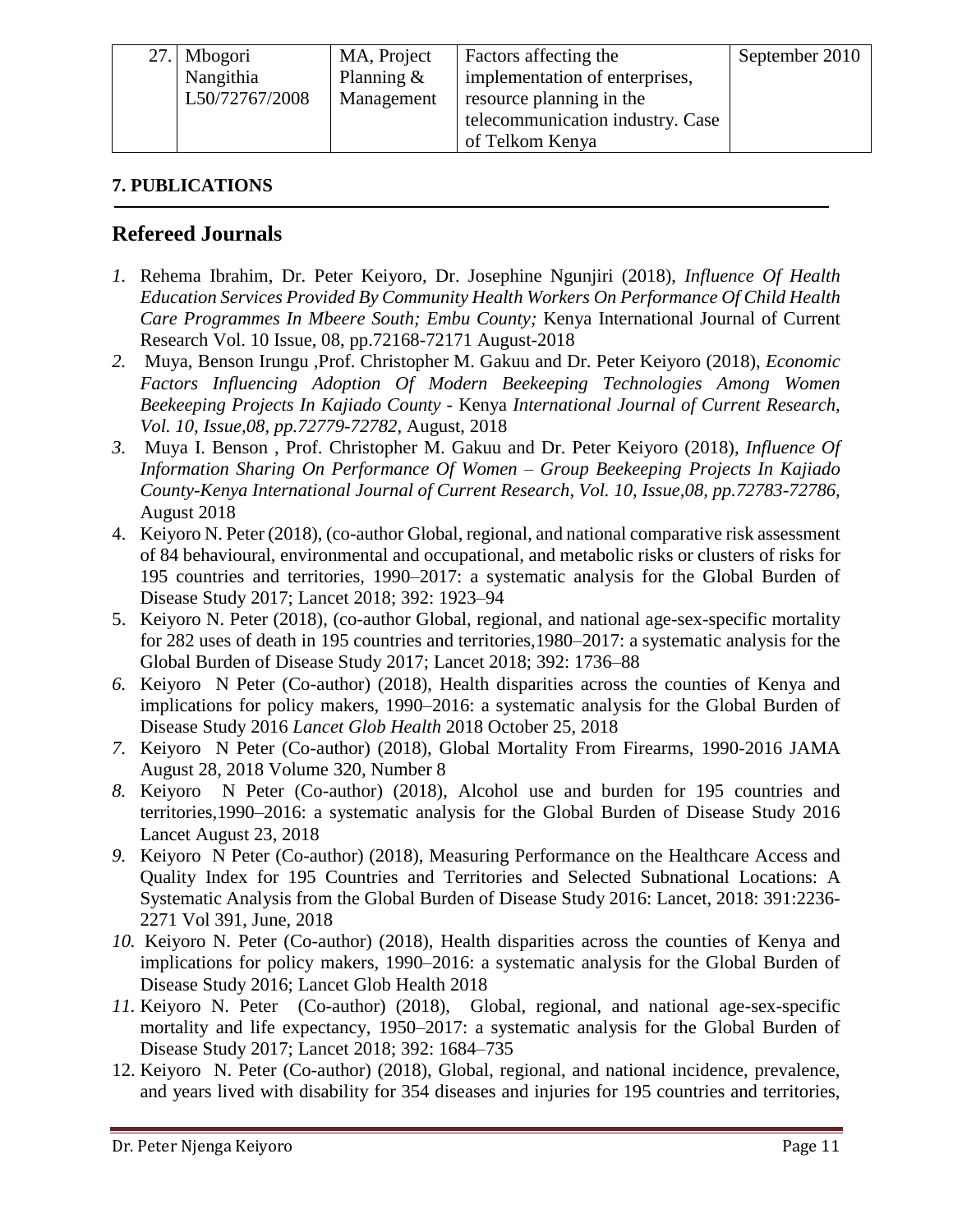1990–2017: a systematic analysis for the Global Burden of Disease Study 2017; Lancet 2018; 392: 1789–858; Lancet 2018; 392: 1995–2051

- 13. Keiyoro N. Peter (Co-author) (2018), Measuring progress from 1990 to 2017 and projecting attainment to 2030 of the health-related Sustainable Development Goals for 195 countries and territories: a systematic analysis for the Global Burden of Disease Study 2017; Lancet 2018; 392: 2091–138
- 14. Keiyoro N. Peter (Co-author ) (2018), Population and fertility by age and sex for 195 countries and territories, 1950–2017: a systematic analysis for the Global Burden of Disease Study 2017; Lancet 2018; 392: 1995–2051
- *15.* Keiyoro N Peter and P. Wambua (2017), Factors Influencing Adoption Of Digital Weighing Scales Among Coffee Co-Operative Societies in Imenti North Sub-County, Meru, Kenya: International Academic Journal of Information Sciences and Project Management Volume 2, Issue 1, pp. 281-299, 2017
- *16.* Keiyoro N Peter (Co-author) (2017), Regional and national age-sex specific mortality for 264 causes of death, 1980-2016: A systematic analysis for Global Burden of diseases study 2016; Lancet 2017: 390 Page 1151-1210 September, 2017
- *17.* Keiyoro N Peter (Co-author) (2017), Global regional and national incidence, Prevalence and years lived with disability for 328 diseases and injuries for 195 countries, 1990-2016: A systematic analysis for Global Burden of diseases study 2016; Lancet 2017: 390 Page 1211- 1259 September, 2017
- *18.* Keiyoro N Peter (Co author) (2017), Healthcare Access and Quality Index Based On Mortality from Causes Amenable to Personal Healthcare In 195 Countries And Territories, 1990-2015: A Novel Analysis from The Global Burden of Disease Study 2015; Lancet 2017: PP 231-266
- *19.* Keiyoro N Peter (Co author) (2017), Global regional and national disability adjusted life years (DALYs) for 333 diseases and injuries and health life expectancy (HALE) for 195 countries and territories, 1990-2016: A systematic analysis for Global Burden of diseases study 2016; Lancet 2017: 390 Page 1260-1344 September, 2017
- *20.* Keiyoro N Peter (Co-author) (2017), Global, Regional and national comparative risk assessment of 84 behavioral, environmental and occupational and metabolic risks or clusters of risks, 1990-2016 A systematic analysis for Global Burden of diseases study 2016; Lancet 2017: 390 Page 1345-1422 September, 2017
- *21.* Keiyoro N Peter (Co-author) (2017), Measuring progress and projecting attainment on the basis of past trends of the health-related sustainable Development Goals in 188 countries: Analysis from the global burden of disease study 2016: Lancet September, 2017
- *22.*
- *23.* Gatotoh A.M, Gakuu C,M., Keiyoro, P.N. (2017), Learner Attitude and mLearning Adoption among Community Health Care Trainees, *Kenya. International Journal of Current Research, Vol. 9, Issue,11, pp.60834-60838,* November, 2017
- *24.* Gatotoh A.M, Keiyoro, P, N, Gakuu C.M. (2017), Learner Characteristics: Antecedents for mLearning Adoption among Community Health Trainees, Kenya. International Journal of Scientific Research and Innovative Technology ISSN: 2313-3759 Vol. 4 No. 8; August 2017
- *25.* Gatotoh A.M, Gakuu C,M., Keiyoro, P. N. (2017), Learner self-efficacy and mobile learning adoption among community health trainees, Kenya International Journal of Science Arts and Commerce Vol. 3 No. 2. February-2018
- *26.* Keiyoro N Peter (Co-author) (2017), The global burden of disease studies 2016 in 2017 papers; Lancet 2017 Funding Bill and Melinda Gates Foundation and National Institute of aging and National Institute of Mental Health, USA (6-13) 2017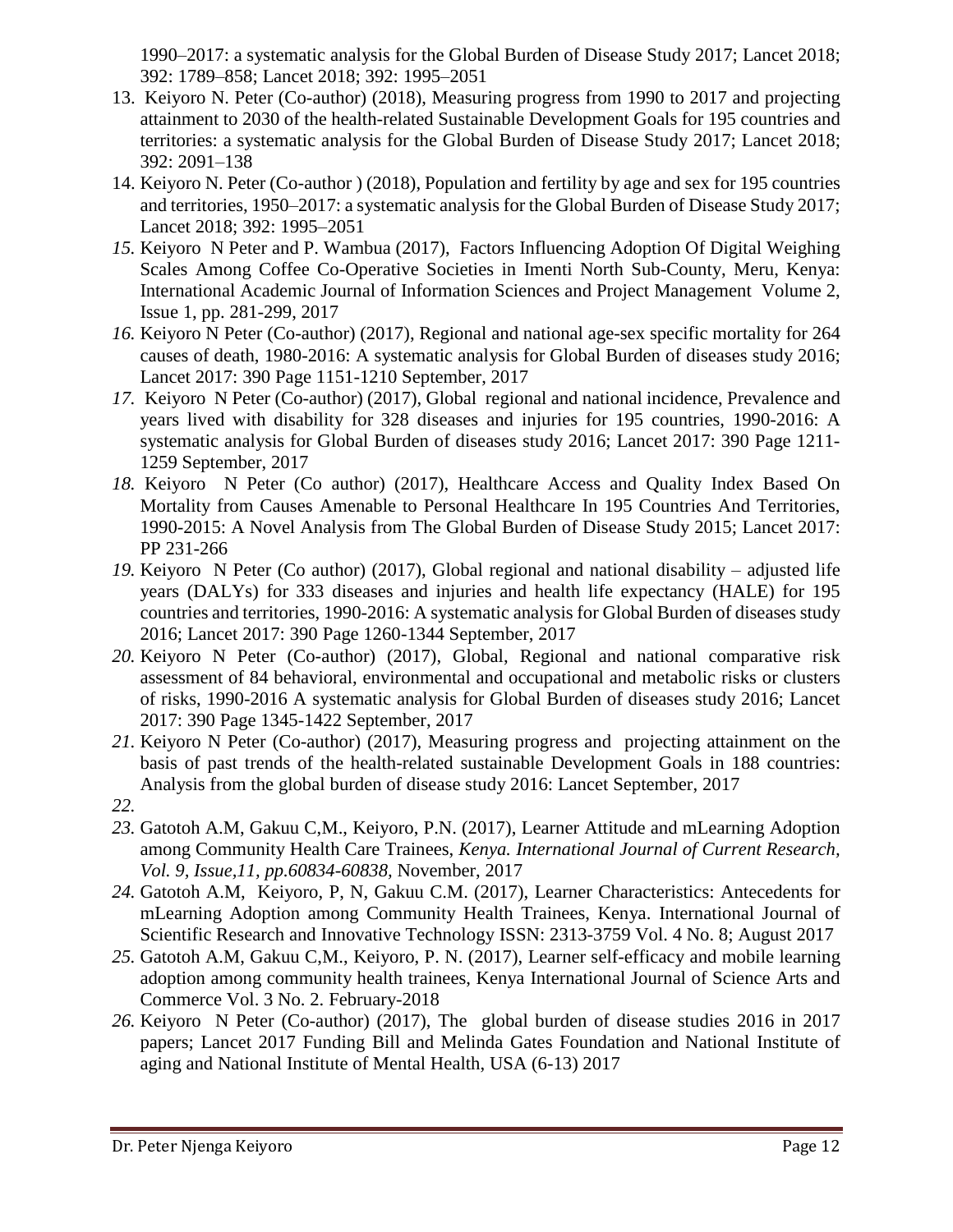- *27.* Keiyoro N Peter (Co-author) (2017), Global and national under-5 mortality, age-specific mortality and life expectancy 1970-2016 A systematic analysis for Global Burden of diseases study 2016; Lancet 2017: 390 Page 1084-1150 September 16, 2017
- *28.* Sadia Mohamud Adaa and Peter Keiyoro PhD. (2017), *Factors influencing the implementation of income generating projects in public secondary schools in Isiolo North sub county, Kenya.* International Academic journal of Information Sciences and project Management .Volume 2,issue 1 pp. 558-573 Sept. 2017
- *29.* Gatotoh, Augustine Mwangi; Keiyoro Peter. N, PhD; Gakuu Christopher. M. PhD (2017), *Learner Characteristics: Antecedents for mLearning Adoption among Community Health Trainees, Kenya .*International Journal of Scientific Research and Innovative Technology ISSN: 2313-3759 Vol. 4 No. 8; August 2017.
- *30.* Amir Shareghi Najar, Ali Ahmed, Peter Keiyoro (2017), *Effect of intelligent Tutoring on Teaching and Learning Mathematics: The case of use of Ignite the Learning System in selected primary schools in Kenya:* International Journal of Scientific Research and Innovative Technology ISSN: 2313-3759 Vol. 4 No. 8; August 2017
- 31. Gatotoh A., C. Gakuu, P. Keiyoro (2017), Learner attitudes and mobile learning adoption among community health care trainees; Kenya International Journal of Current Research Vol. 9. Issue, II, pp. 60834-60838.
- 32. Gitonga Zaberio, Dr. Keiyoro Peter Njenga (2017), *Influence of Financing Infrastructure on Implementation of Health Care Projects in Meru County, Kenya :*International Journal of Scientific Research and Management (IJSRM) Volume 5, Issue 07, Pages 6331-6346, 2017, Website: www.ijsrm.in ISSN (e): 2321-3418 Index Copernicus value (2015): 57.47 DOI: 10.18535/ijsrm/v5i7.68
- 33. Peter N. Keiyoro, Kamau G. Wangui and Josephine W. Ngunjiri (2016)*, Impact of training on capacity building in peace initiatives among secondary school teachers:* the case of mathare sub-county, Kenya International Journal of Current Research Vol. 8, Issue, 09, pp.39546- 39549, September, 2016 ,ISSN: 0975-833;
- 34. Otieno J., Omondi B., Keiyoro P., Mulwa A., (2016), *"Learner perception of design of print instructional medium and participation in distance learning: A case of bachelor of education programme of University of Nairobi, Kenya",* International Journal of Current Research, 8, (12), 44460-44464. 2016.
- 35. Otieno J., Keiyoro P., Mulwa A. and Omondi B. (2016), *Influence of perception of content of print instructional medium on learner participation in distance learning: the case of Bachelor of education programme university of Nairobi, Kenya.* Int.J.Adv.Res . 4(10) ,618-624.
- *36.* Keiyoro Peter (2016) Co-Author /collaborator/facilitator Global, *regional national incidence, prevalence and years lived with disability for 310 diseases and injuries,1990-2015:* a systematic analysis for Global Burden of Disease Study 2015 ; Lancet; 2016; vol 388:1545- 1602
- *37.* Keiyoro Peter (2016) Co-Author /collaborator/facilitator Global*, regional and national disability–adjusted life years- years (DALYs)for 315 diseases and injuries and healthy life expectancy (HALE), 2990-2015:* a systematic analysis for the Global Burden of Disease Study 2015; Lancet 2016; vol. 388: 1603-1658.
- *38.* Keiyoro Peter (2016) Co-Author /collaborator/facilitator, *Global, regional, national and selected sub-national levels of stillbirths, neonatal, infant and under-5 mortality 1980-2015 :*a systematic analysis for the Global Burden of Disease study 2015; Lancet 2016, vol. 388;1725- 1774.
- *39.* Keiyoro Peter (2016) Co-Author /collaborator/facilitator, *Measuring the health-related sustainable Development Goals in 188 countries:* a baseline analysis from the Global Burden of Disease Study 2015: Lancet 2016; vol.388: 1813-1850*.*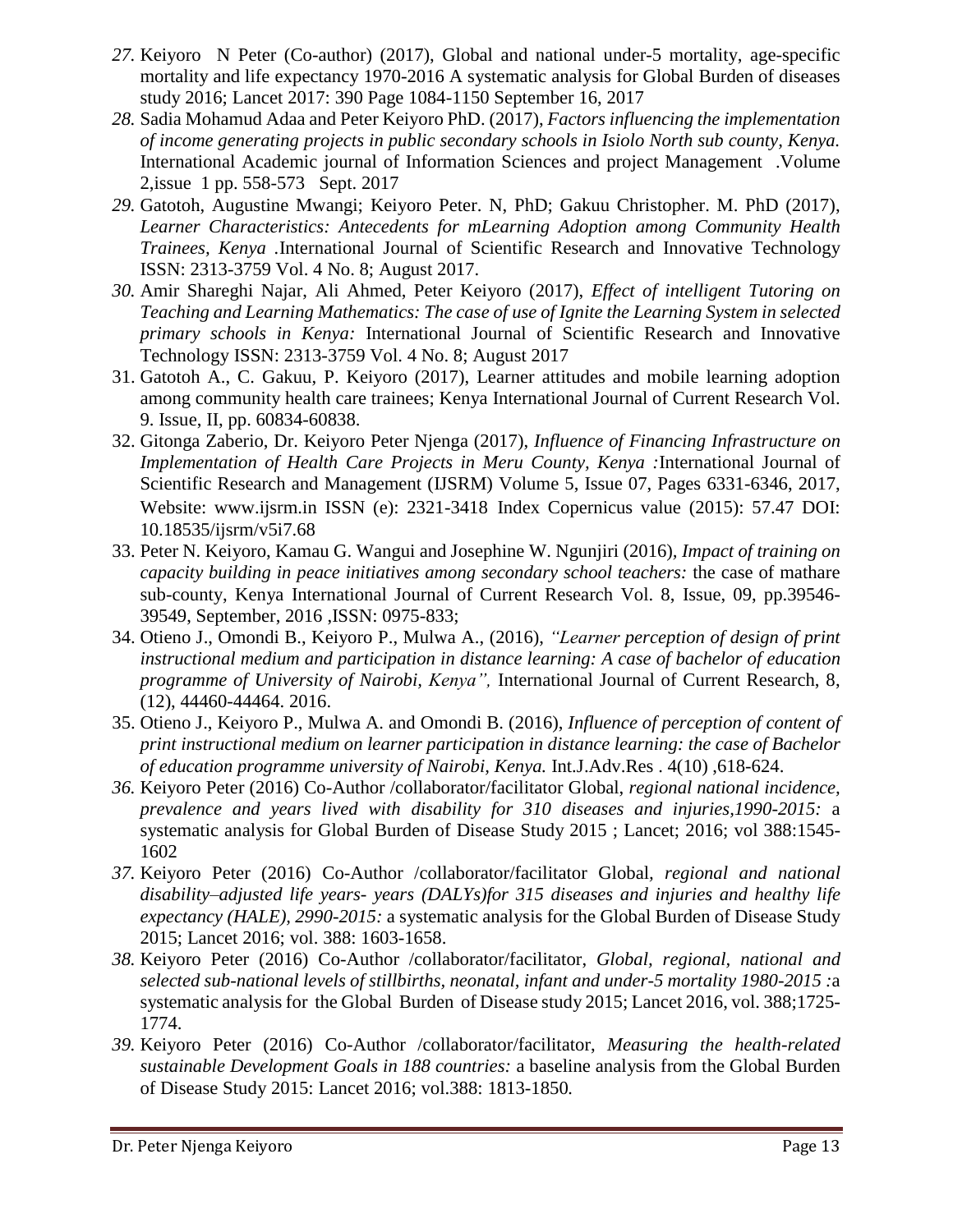- *40.* Keiyoro P., Ngunjiri W. J. , Mwanda W. , Omondi B, (2016), *Influence of disabilities caused by Tungiasis on school attendance among school age children in Murang'a County , Kenya*; International Journal of Current Research ISSN: 0975-833X Vol. 8, Issue, 03, pp.28826- 28830, March, 2016
- *41.* Keiyoro P.N., and Ngunjiri J.W. (2016), *Effects of fire on grazing resources in savannah grasslands ecosystem in Nairobi National park ,* Kenya, International Journal of Scientific research and innovative technology , ISSN; 2313-3759; 55- 73; Vol 3; 2016
- 42. Peter N. Keiyoro, Kamau G. Wangui and Josephine W. Ngunjiri (2016), *impact of training on capacity building in peace initiatives among secondary school teachers: the case of mathare sub-county, Kenya.* International Journal of Current Research Vol. 8, Issue, 09, pp.39546- 39549, September, 2016 ,ISSN: 0975-833
- *43.* Keiyoro P.N. , Gichovi G.M. , Ngunjiri J. W (2016) *, Influence of the School's Leadership on Integration of Information and Communication Technology in Teaching and Learning Process in Secondary Schools in Kirinyaga County;* Kenya :International Journal of Education and Human Developments Vol. 2 No. 2; pp 44-50. March 2016
- *44.* Muya B.I., Keiyoro P.N. , Gakuo C.M. , Mugo K. (2016), *Impact of Socio-cultural factors on adoption of modern technologies in beekeeping projects among women groups in Kajiado county , Kenya.* International Journal for Innovation education and research .vol.4 no 4 page 55-64; 2016,
- *45.* Keiyoro P.N., Lenairoshi D., Ngunjiri J. W*.* (2015), *Factors influencing cattle related conflict resolutions: A case of Baragoi sub county,* Kenya. International Journal of current Research, Vol. 7, issue pp.2108-31092, October, 2015
- *46.* Keiyoro Peter (2015), Co-Author /collaborator/facilitator*, Global, regional and National life expectancy, all causes of death, 1980 -2015:* a systematic analysis for Global Burden of Disease study 2015; Lancet 2016, Vol. 388:1459-1544.
- *47.* Keiyoro Peter (2015), Co-Author /collaborator/facilitator*, Global, regional and national comparative risk assessment of 79 behavioral, environmental and occupational and metabolic risks or clusters of risks 1990-2015:* a systematic analysis for the Global Burden of Disease study 2015; Lancet 2016: vol. 388: 1659-1724.
- *48.* Keiyoro Peter (2015) Co-Author /collaborator/facilitator, *Global, regional and national levels of maternal mortality, 1990 -2015:* a systematic analysis for the Global Burden of Disease Study 2015; Lancet 2016;vol. 388:1775-1812.
- *49.* Keiyoro P. N. (2015) *(co authorship) in Global Burden of Disease HIV paper : Global ,regional and national HIV incidence ,prevalence and Mortality ,1980 -2015:*Results from the global burden of Disease study 2015. In press Lancet. 2016
- *50.* Ngunjiri J . W. , Keiyoro P. N. and Mwanda W. (2015A), *Impact of Tungiasis on acquisition of basic education among children aged 5 -14 years,* International Journal of Scientific Research and Innovative Technology .ISSN 2313-3759 Vol 2 NO 6; June 2015 .
- *51.* Ngunjiri J. W. , Keiyoro P. and Mwanda W. (2015B), *Quantifying Burden Of Disease caused by Tungiasis using Disability Adjusted Life Years (DALYS)metric among children aged 4 to 15 years ,in Muranga County , Kenya. :* International Research Journal of public and Environmental Health. IRJPEH,15-076
- *52.* Keiyoro P.N., Gakuu C.M and Kidombo H.J (2013), *An analysis of the relationship between acquisition of ICT skills and teaching science curriculum in NEPAD e-schools in Kenya.*  Journal of Open and distance learning vol 3, issue 1 Jan 2013 Issue. SCDE)
- *53.* Keiyoro P.N., Gakuu, C.M. & Kidombo, H.J. (2011) *'Relationship Between School Environment and Use of ICT in Teaching Science Curriculum in NEPAD and Cyber e-Schools in Kenya',* Journal of Open, , Continuing and Distance Education, Volume 1 Issue 2, page 85- 110, UoN, Nairobi, ISSN 2074-4222 <http://distance-education.uonbi.ac.ke/node/2379>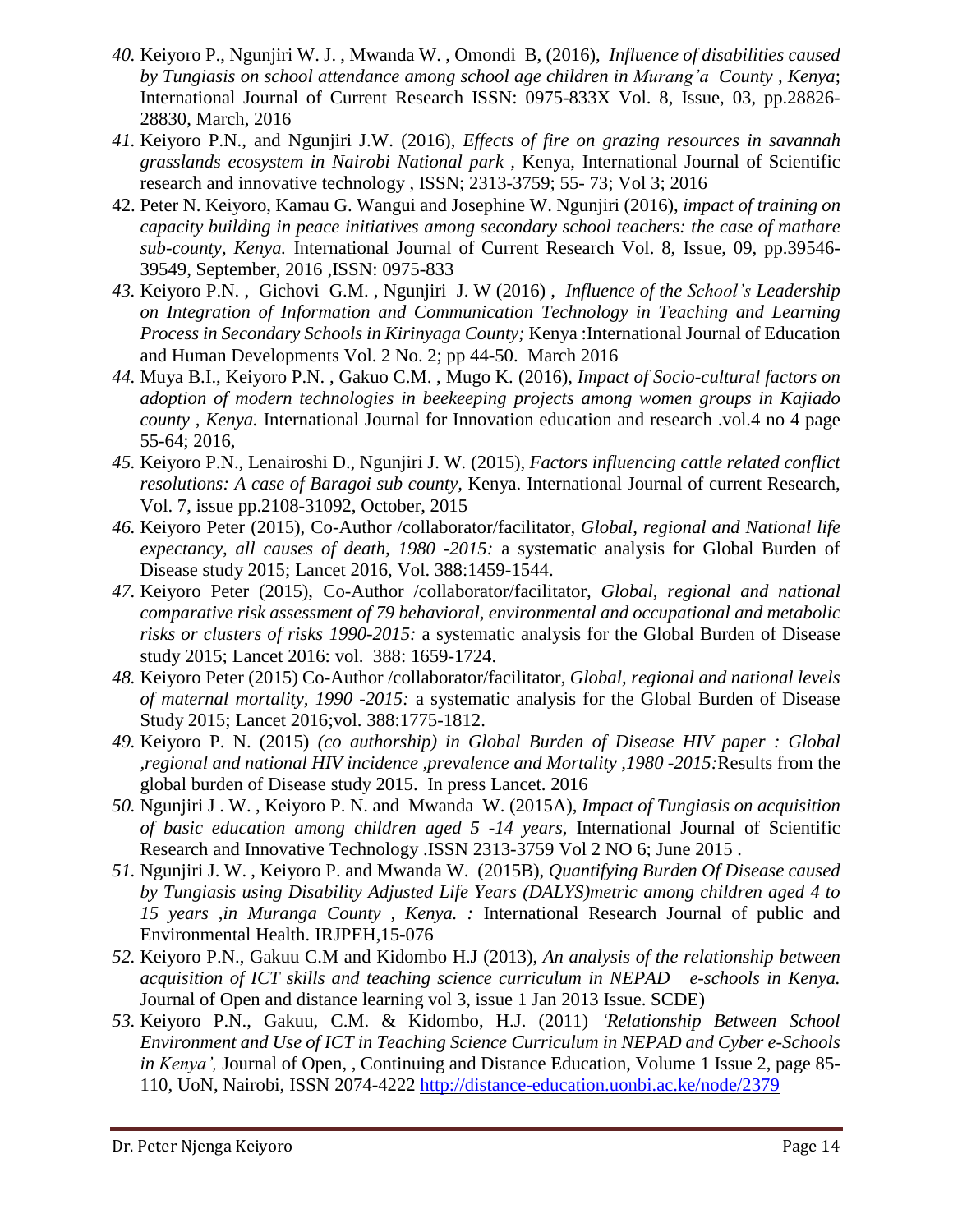#### **Book chapter University level scholarly titles**

- 1. Kidombo, H.J., Gakuu, C. M. & Keiyoro, P. N.(2016). Fundamentals of Research methods; Concepts, Theories and Practice: A Handbook for Students and Practitioners. (Chapter 5, 6 and 7), Aura Publishers. ISBN:9966-1504-3-9.9
- 2. Ngunjiri J.W. and Keiyoro P.N. ( 2011) Soil factors influencing occurrence of Jigger flea (Tunga penetrans) in Kenya Lambert academic publications Germany .ISBN 978-3-8465- 0095-8
- 3. Muraguri J. and Keiyoro P.N. (2011) .Influencing factors of Degree choices among females in Kenyan Universities: The case of University of Nairobi. Lambert academic publications Germany ISBN 9788465-8465-3201-0
- 4. Ngunjiri J.W. and Keiyoro P.N. ( 2011) Soil factors influencing occurrence of Jigger flea (Tunga penetrans) in Kenya Lambert academic publications Germany .ISBN 978-3-8465- 0095-8
- 5. Keiyoro Peter (2010) Factors influencing integration of ICT in teaching and learning. VDM/ academic publications Germany ISBN 2010 97863929183 BOOK
- 6. Keiyoro P.N. and Wangui E. K( 2010) The Green Dream : A Book on the 20yrs of the chronological development of The Green Garden Schools as centres of Academic excellence. Kenya. ISBN 97899661531-0-4

# **Study Modules – print and e-Learning**

1. Course Writer of Distance Education Study Materials in Science subjects for In-service Teachers' Course – University of Nairobi (CADE) and Ministry of Education

|             | r eachers course  |         | $\epsilon$ and $\epsilon$ and $\epsilon$ and $\epsilon$ and $\epsilon$ and $\epsilon$ and $\epsilon$ and $\epsilon$ and $\epsilon$ and $\epsilon$ and $\epsilon$ and $\epsilon$ and $\epsilon$ and $\epsilon$ and $\epsilon$ and $\epsilon$ and $\epsilon$ and $\epsilon$ and $\epsilon$ and $\epsilon$ and $\epsilon$ and $\epsilon$ and $\epsilon$ and $\epsilon$ and $\epsilon$ |
|-------------|-------------------|---------|------------------------------------------------------------------------------------------------------------------------------------------------------------------------------------------------------------------------------------------------------------------------------------------------------------------------------------------------------------------------------------|
| $l_{\cdot}$ | Unit one          |         | What is Science?                                                                                                                                                                                                                                                                                                                                                                   |
| ii.         | Unit Two          | $\cdot$ | The Study of Weather                                                                                                                                                                                                                                                                                                                                                               |
| iii.        | <b>Unit Three</b> |         | The study of Living Things                                                                                                                                                                                                                                                                                                                                                         |
| iv.         | Unit Four         | $\cdot$ | The study of Animals                                                                                                                                                                                                                                                                                                                                                               |
| ν.          | Unit Five         | $\cdot$ | The Study of Soil                                                                                                                                                                                                                                                                                                                                                                  |
| vi.         | Unit Six          |         | The Study of our Environment.                                                                                                                                                                                                                                                                                                                                                      |
| vii.        | Unit Seven        |         | Energy and its conservation.                                                                                                                                                                                                                                                                                                                                                       |
|             |                   |         |                                                                                                                                                                                                                                                                                                                                                                                    |

2. Keiyoro N. Peter Manuals (2013) in Herbal medicine curriculum for herbal medicine practitioner's course. On Conservation and Management of herbal medicinal plants .A Kenya government /World Bank project 2010; UNIT 1 to 10.

#### **Conference Proceedings presentations**

- (i) Keiyoro P.N and Ngunjiri J. (2017), "Quantifying burden of disease caused by Tungiasis using disability adjusted life years metric among children aged 5-14 years in Murang'a , county ,Kenya". **20th Anniversary GBD conference and Symposium , IHME** , University of Washington , Seattle ,USA
- (ii) Keiyoro P. N. (2017), "*impact of Tungiasis on acquisition of basic education among schoolchildren aged 5 to 14 years in Murang'a county , Kenya"*; **International conference on parasitic, STI and AIDS infections**, San Antonio .TX,USA.
- (iii) Keiyoro P.N. , Kinuthia and Ngunjiri J.W. (2012) "*Use of Mobile Telephone in reporting notifiable diseases in Kenya,:The case of Nairobi metropolitan*" **Conference paper**, E-learning Africa Book of abstracts 2012. E-learning Africa publications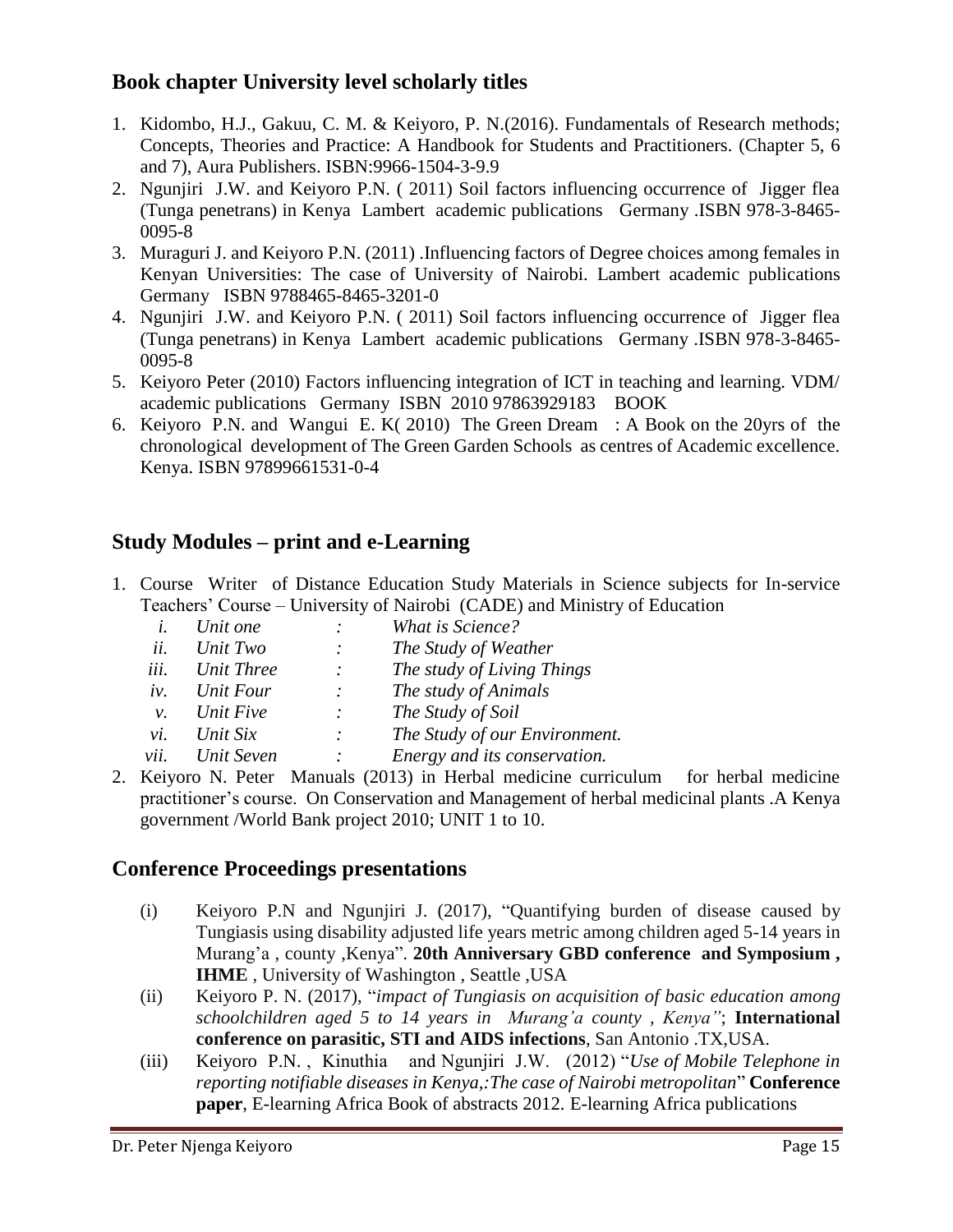- (iv) Keiyoro P.N. (2011) "*Relationship between school environment and use of ICT teaching science curriculum in NEPAD schools*"; **e-learning conference,** in the book of abstracts e-learning Africa publications.
- (v) Keiyoro P.N (2010), "*An Analysis of the relationship between acquisition of ICT skills and teaching science curriculum in NEPAD e-schools in Kenya.*" **E-learning Africa International conference**; e-learning Africa Book of abstracts, E-learning Africa publication, Zambia.

# <span id="page-15-0"></span>**8. PRESENTATIONS IN CONFERENCES**

- 1. **24th – 29th September 2017:** *Quantifying burden of disease caused by Tungiasis using disability adjusted life years metric among children aged 5-14 years in Murang'a , county ,Kenya.* **20th Anniversary GBD conference and Symposium**, **IHME**, University of Washington, Seattle, USA
- 2. **7 th – 11th March 2017**: S*tatus of Development of Tungiasis e-library among school age children at Global level*; **Environmental Systems Research Institute (Esri) user 2017 Developers conference/ Summit**, Spatial Sciences Institute Palm springs , USA.
- 3. **20th May 2016:** *Curriculum Reforms in Kenya: The imperatives for effective implementation,* **Oxford Africa conference**, East Africa Track , Oxford Place , Upper Hill, Nairobi, Kenya
- 4. **May 2013:** *Use of mobile Telephone in reporting notifiable diseases in Kenya; The case of Nairobi metropolitan*, **7 th International conference on ICT for Development, Education and Training in Africa**, Cotonou , Benin;
- 5. International Symposium on Cultural Diplomacy in UN, Developing initiatives to promote cultural understanding, Global Human rights and World peace by Utilizing Cultural Diplomacy to Unite the Worlds cultures Before Hard power takes the Lead.  $26<sup>th</sup>$  to  $30<sup>th</sup>$ May 2016;
- 6. **May 2011:** *Factors influencing integration of ICT in teaching Science curriculum: Classroom environment,* **6 th International Conference on ICT for Development, Education and Training**, Dar-es-salaam Tanzania
- 7. **May 2010:** *Factors influencing integration of ICT in teaching Science curriculum (II) (Acquisition of ICT vs integration of ICT in teaching and learning)* **5th International Conference on ICT for Development, Education and Training**. Harare, Zimbabwe
- 8. **May 2009:** *Factors influencing Integration of ICT in teaching Science Curriculum (I) Case study of ICT integration in science curriculum in The Green Garden Schools*, **4 th International Conference on ICT for Development, Education and Training,** Dakar, Senegal.
- 9. **2 ndJuly – 13th August 1990:** Teaching Science using Outdoor Resources. An Environmental Education programme in Kenya" **outdoor teacher Education seminar Sponsored by UNEP**, Northern Illinois University, USA

# <span id="page-15-1"></span>**9. CONFERENCES ATTENDED**

- 1. HybridEd Workshop 2018 held at MIT, Cambridge, MA, USA on June 21, 2018
- 2.  $13<sup>th</sup>$  International Conference & Exhibition on ICT for Education, Training and Skills Development Kigali Convention Center Rwanda 26<sup>th</sup> -28<sup>th</sup> September, 2018
- 3. National curriculum reforms conference, Ministry of Education in collaboration with Kenya Institute of Curriculum Development, 30th Jan 2017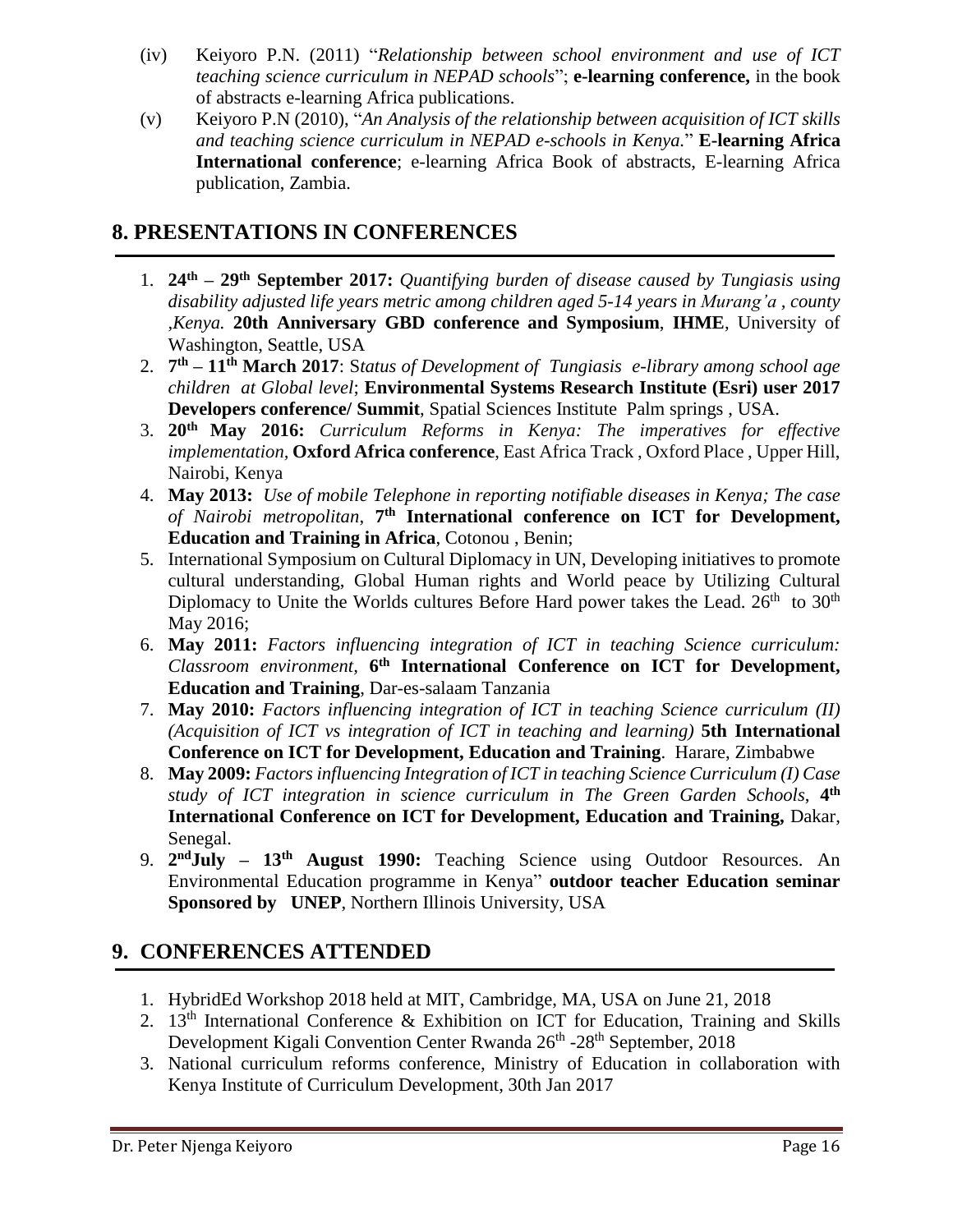- 4. The Global Burden of Diseases; Generating evidence, guiding policy in Kenya report International center for Humanitarian affairs, Kenya red cross society, Nairobi, July 12th 2016.
- 5. Digital Inclusion: Transforming Education through Technology.  $7<sup>th</sup>$  Linc (Learning International Networks consortium) conference, Massachusetts Institute of Technology (MIT) Cambridge, USA.  $23<sup>rd</sup>$  to  $25<sup>th</sup>$  May, 2016;
- 6. 9<sup>th</sup> International conference on ICT for Development, Education and Training in Africa, Kampala, Uganda. May 2015,
- 7. The 2015 Global Burden Of Disease ,injuries and risk factors study : Theme" Development is not Destiny" George Washington University,; Washington D.C.;USA sponsored by World Bank Group
- 8. 8<sup>th</sup> International conference on ICT for Development, Education and Training in Africa, Windhoek , Namibia; May 2014
- 9. Community, Tensions, Dialogue and peace building conference; Organized by Coventry University of London and University of Nairobi, Crown Plaza, Nairobi. Kenya 10<sup>th</sup> July to  $11<sup>th</sup>$  July 2012.
- 10. Peace and Human Security curriculum development : East African Region, Makerere University, Uganda, February 2010,
- 11. 3<sup>rd</sup> International Conference on ICT for Development, Education and Training. ; Building e-learning capacities in Africa, Accra, Ghana. May 2008
- 12. 2<sup>nd</sup> International Conference on ICT for Development, Education and Training; Building e-learning capacities in Africa, Nairobi, Kenya; May 2007
- 13. 1<sup>st</sup> International Conference on ICT for Development, Education & Training; Building elearning capacities in Africa, Addis Ababa, Ethiopia; May 2006

# <span id="page-16-0"></span>**10.TRAINING/SHORT COURSES/WORKSHOPS ATTENDED**

- 1. **8 th – 9 th October 2018:** PEBLBatch Module Use Workshop Blended Learning.
- 2. **24th – 27th June 2018:** Distance Learing Administration Annnual & Conference Proceedings 2018
- 3. **20th 24th November 2017:** Principles of Open Distance and e-Learning, ODeL Campus, University of Nairobi.
- 4. **23rd 24th November 2017:** Supervision of PhD students, Graduate school, University of Nairobi.
- 5. **24th 27th September 2017:** Advanced training in health metrics and evaluation in GBD. IHME University of Washington USA.

## <span id="page-16-1"></span>**11.RESEARCH**

- 1. Integration/inclusion of ICT in teaching and learning science curriculum.
- 2. Role of ICT in ODL modes in solving contemporary education issues- m-learning
- 3. Issues in Kenya e.g. Access, quality, equity, cost and relevance, on going
- 4. Impact of Tungiasis (jiggers' flea) on learning process among school age children in endemic areas in Kenya. Ongoing since 2009
- 5. The role of relevant environmental education in solving Human environmental related conflicts in Kenya.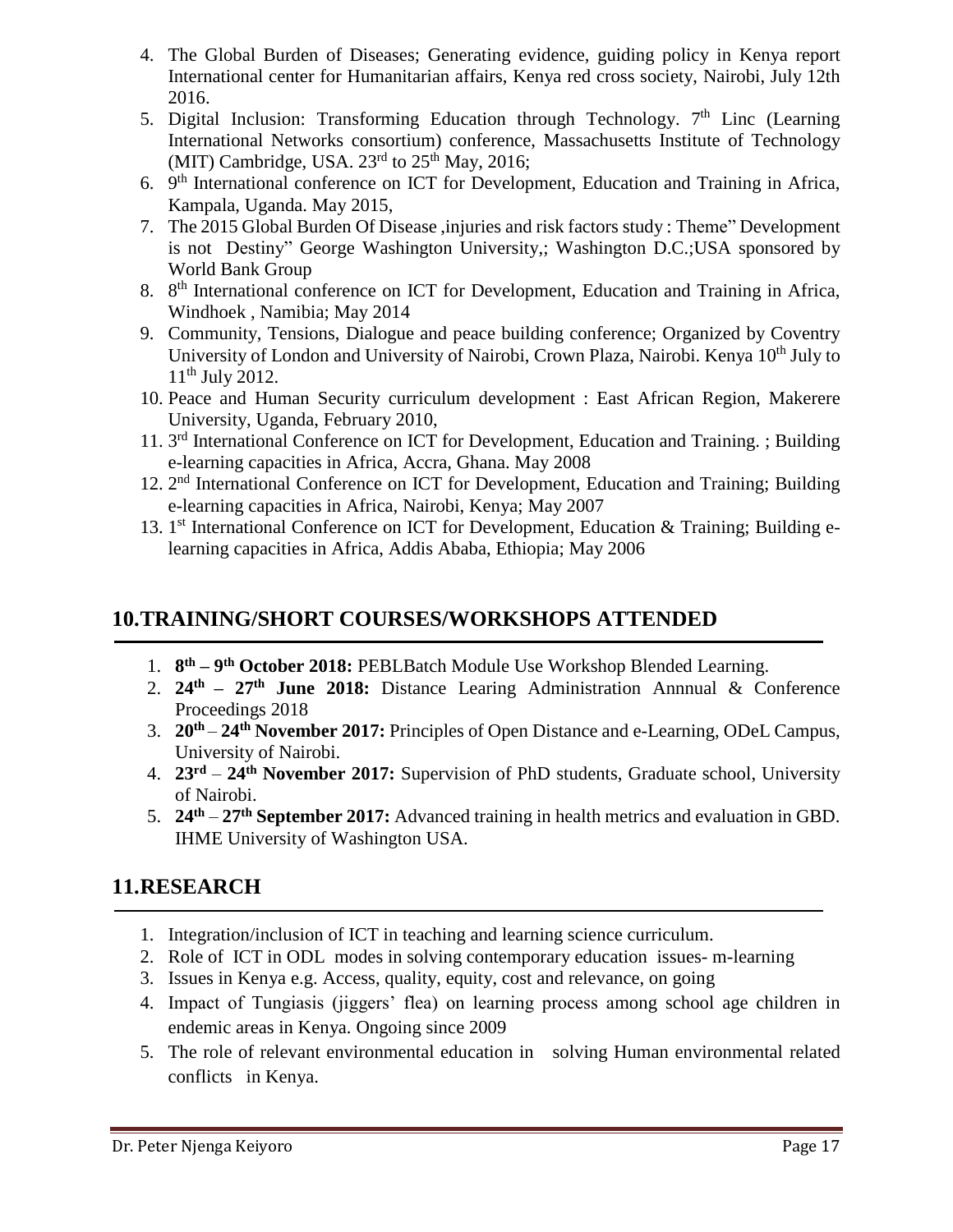- <span id="page-17-0"></span>1. **March 2016:** Training Authors on Competency Based education as a requirement in education reforms in Kenya: Oxford University Press
- 2. **January 2011- February 2013:** Co chairman Task Force on alignment of education sector to the constitution 2010 and vision 2030. A Kenya Government education reform project.
- 3. **March 2010 to 2014:** Curriculum Expert World Bank/Kenya Government project on Management and conservation of medicinal plants in Kenya, ongoing.
- 4. **7 th -18th March 2011:** Training KEMI staff on distance and e-learning materials development.
- 5. **February 2010**: Developing University curriculum in Peace and Human security for East African region, Makerere University, Uganda.
- 6. **November 2010:** Training of trainers for open and distance learning skills for Kenyatta University Senior Academic Staff.
- 7. **June 2006:** Private Schools' Association-Kenya, Management of Education in Malaysia-Leader of the delegation.
- 8. **December 1997:** Diploma in Primary Science Education, University of Botswana. Distance Education Certificate; Programmers - A Commonwealth of Learning Assignment.
- 9. **1996-2000:** Ministry of Health-Kenya, Kenya/Belgium Project. Distance study Materials for Medical Doctors for Post Graduate Diploma in Management of sexually Transmitted infections Distance Learning Mode
- 10. **1996**: Development of Open and Distance learning material for Open University of Tanzania. Funded by Commonwealth of Learning
- 11. **1988:** Faculty member in DSE series of workshops on Designing and Writing Distance Education Materials. Funded by DSE of German

# <span id="page-17-1"></span>**13. FACILITATION: SHORT COURSES/WORKSHOPS/SEMINARS**

- 1. Resource person in Bachelor of Education science writers workshop, Egerton University, 2006 to 2007.Kenya
- 2. Strategic Planning Workshop for the Faculty of External Studies,  $17<sup>th</sup> 21<sup>st</sup>$  May, 2004, Mombasa Beach Hotel, Kenya
- 3. Editing of distance learning materials for Bachelor of Education science from  $14<sup>th</sup> 18<sup>th</sup>$ February, 2003 to date.
- 4. Resource person in the Tutors training workshop for Bachelor of Education, Science writers from  $10^{th} - 19^{th}$  June 2003 to date.
- 5. Chief consultant and Resource Person in the Post-Graduate Diploma in STI, Tutors Training Workshop. 24<sup>th</sup> -25<sup>th</sup> May 2000, Pan-Africa Hotel, Nairobi. A Belgium government financed project.
- 6. Orientation of Bachelor of Education distance learning degree students during orientation sessions since 1987 to date. Make presentations on distance learning Study habits.
- 7. March 2004- 2005: Open and Distance Learning (ODL) Technique for science academic staff, University of Nairobi. Production of Bachelor Education Science ODL Study materials. Sponsored University of Nairobi. General Methods of Course Development (O.D.L.) Materials
- 8. Involved in a joint curriculum development between the University of Nairobi and Makerere University, Uganda for the Master in Peace Education.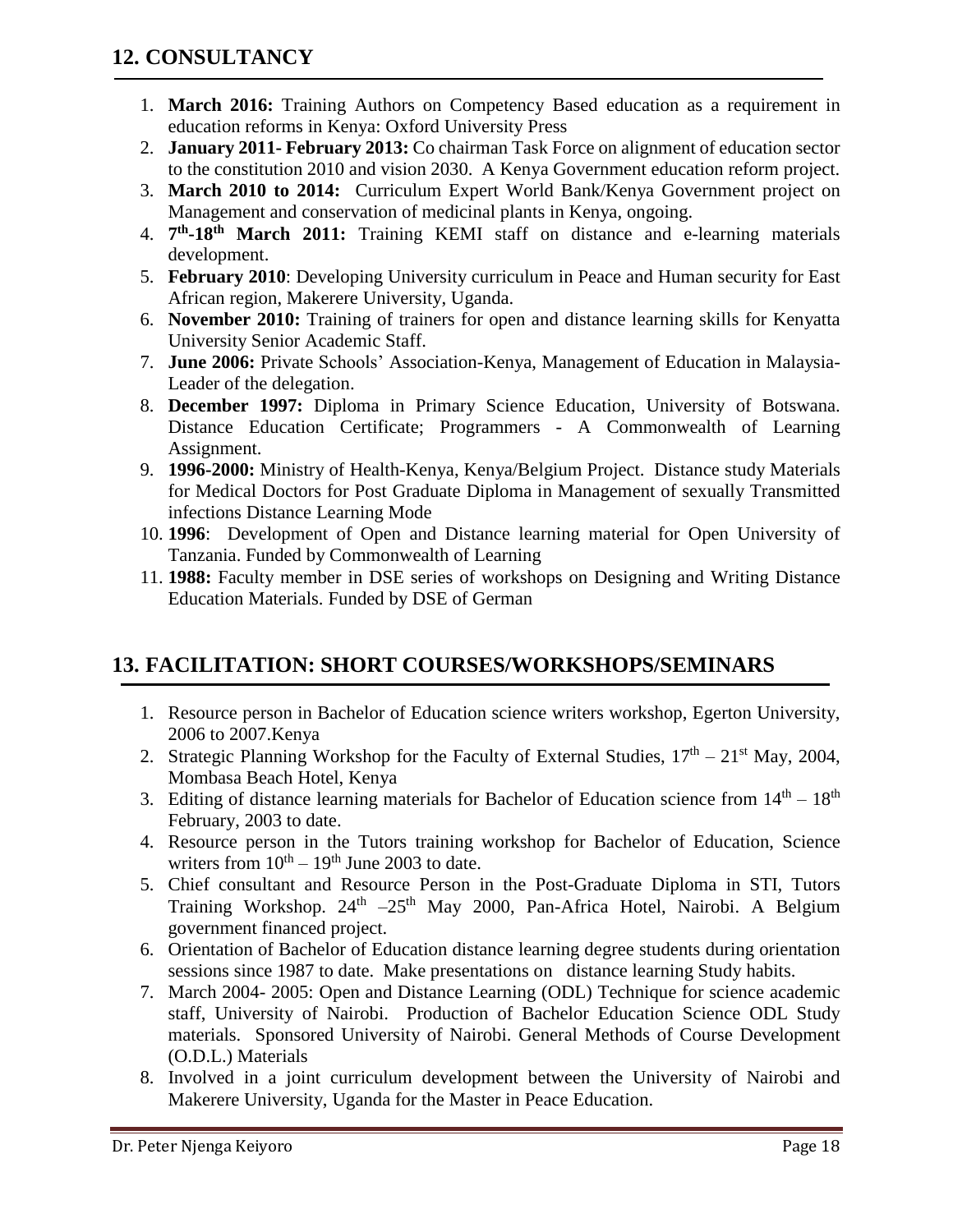- 9. Development of Science open and distance learning materials for Open University of Tanzania and University of Botswana
- 10. Lead facilitator in the curriculum development, content and distance learning material development for the Post graduate Diploma in Control and Management of Sexually transmitted infections. University of Nairobi. Kenya. 1998 to 2003.
- 11. 1987/1988: lead facilitator in the production of Adult Education Teacher Programme seminars. Prepared The programme implementation guide for the Adult education teacher's certification process. Kenya

# <span id="page-18-0"></span>**14.MEMBERSHIP OF COMMITTEES AND PANELS**

- 1. 30th Jan. 2017- National curriculum reforms forum. Ministry of education in collaboration with Kenya Institute of Curriculum Development
- 2. 12/7/2016 the global burden of diseases forum generation evidence, guiding policy in Kenya report, organized by international center for humanitarian affairs at Kenya Red Cross Society
- 3. 23/05/2016-25/05/2016- participation in seventh learning international networks consortium - forum on digital inclusion. Transforming education through technology. Institute of Massachusetts institute of technology (MIT) USA.
- 4. Board member ; School of Graduate studies since June , 2017
- 5. Member School Board of Examiners post graduate programmes SCDE University of Nairobi since 2011 to date.
- 6. Member of lead consultants 2010 to 2013: Conservation and management of the Medicinal plants training team: Herbal medicinal practitioners in Kenya. Kenya governments /World Bank project. Committee: Funded by World Bank.
- 7. In January 2009 to date: sitting chairman/Director of ODeL Consult Africa Ltd.
- 8. Project Team leader, 2009-to date; Impact of Tungiasis (Jigger flea) on school age children in Kenya, project.
- 9. Kenya Institute of Curriculum Development Up to 1985, Member of National Biology Curriculum Panel.
- 10. Member of science examinations panels since 1980 up to 1992; Test development in science curriculum) Kenya National Examinations Council.

# <span id="page-18-1"></span>**15.COMMUNITY ENGAGEMENT/OTHER CONTRIBUTIONS**

- 1. **2006 to date:** Chairman PCEA Kikuyu township development committee; involves development of youth, physical infrastructure for PCEA kikuyu township Church Kiambu County.
- 2. **2008 to date:** Chairman/ Director Open Distance and e-Learning consult Africa (ODeL Consult Africa).
- 3. **1991 to date**: Chairman Board of school management; Green Garden schools (group of schools, established in 1991)
- 4. Tungiasis management and eradication project, Murang'a County Kenya. (supported by deans committee and NACOSTI)
- 5. Global burden of disease collaborator in data collection and data analysis on DALYs. A global project supported by Melinda and Bill Gates foundation through IHME, University of Washington, Seattle, USA.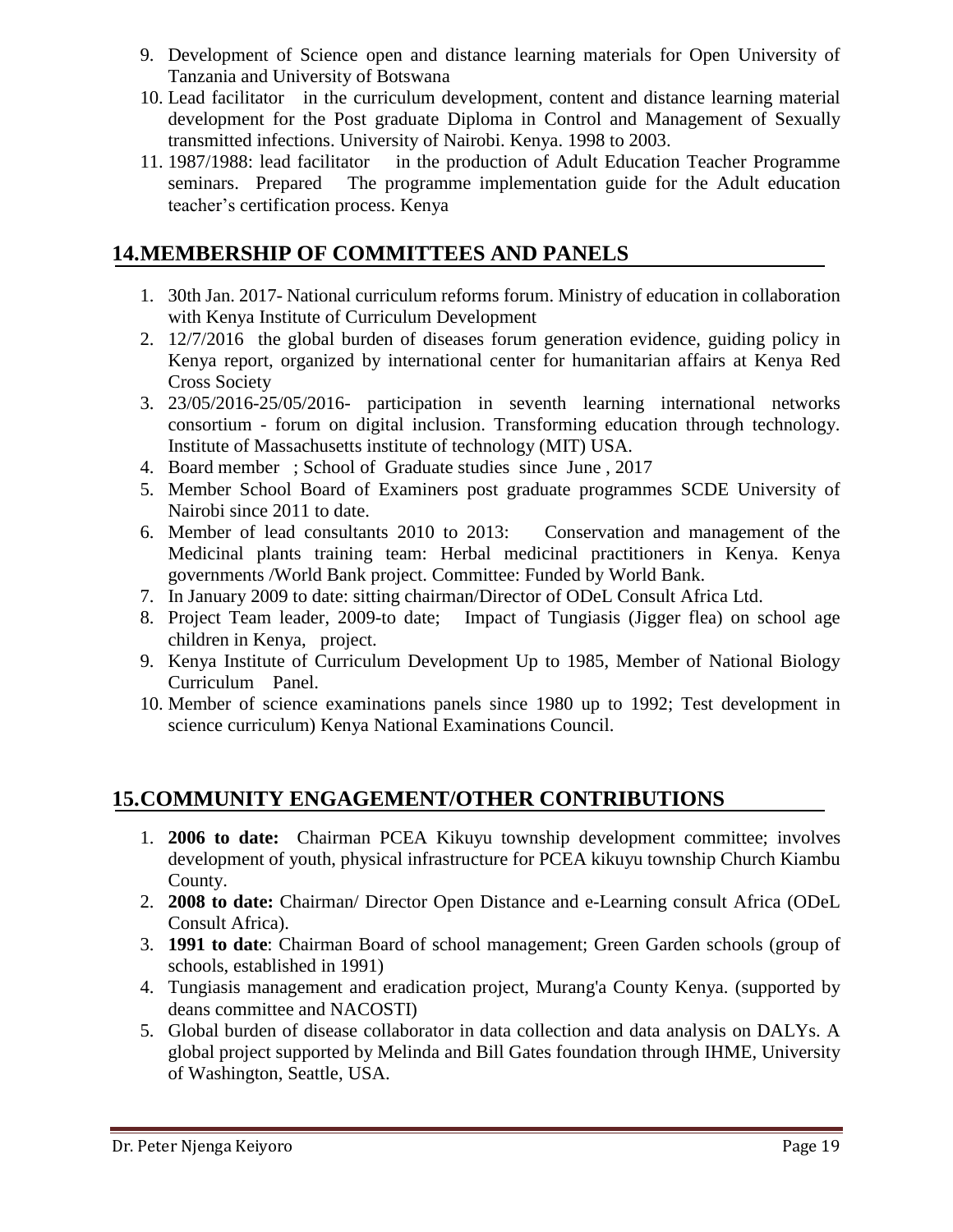- <span id="page-19-0"></span>1. **1983 -Nov 1984:** Lecturer, Kenya Science Teachers college, Kagumo teachers colleges, Taught Biology and science teaching methods to Diploma in Science Education students i.e. teacher trainees
- 2. **1985 -1986**: Higher Examination secretary, Kenya National Examination Council: Test Development and administration of national assessments especially science courses.
- 3. **1979-1983:** Head of Biology Department and Academic Counseling Department, Alliance High School

#### **Competencies developed:**

- a) Management of academic counseling programmes
- b) Management of educational programmes
- c) Dealing with student services
- d) Handling the parents and general public on educational issues.
- e) Good skills in Public relations
- 4. **1978-1983:** Senior Secondary school teacher, Alliance High School: Teaching Subjects: *Biology and chemistry*

#### **Competencies developed:**

- a) Management and administration of science educational programmes
- b) Marketing of academic programmes
- c) Planning teaching materials and presentation
- d) Development of science education curriculum
- e) Assessment and evaluation of learners
- f) Class control and learner management issues
- g) Mastery of instructional delivery modes

#### <span id="page-19-1"></span>AWARDS

Distinguished Research Award for highest overall research productivity and impact in 2018, college of education and external l studies University of Nairobi

#### <span id="page-19-2"></span>**17.REFEEREES**

- 1. Prof Gakuu C.M. Open, Distance & e-Learning Campus University of Nairobi P.O. Box 30197 Nairobi
- 2. Prof Julius Ogengo